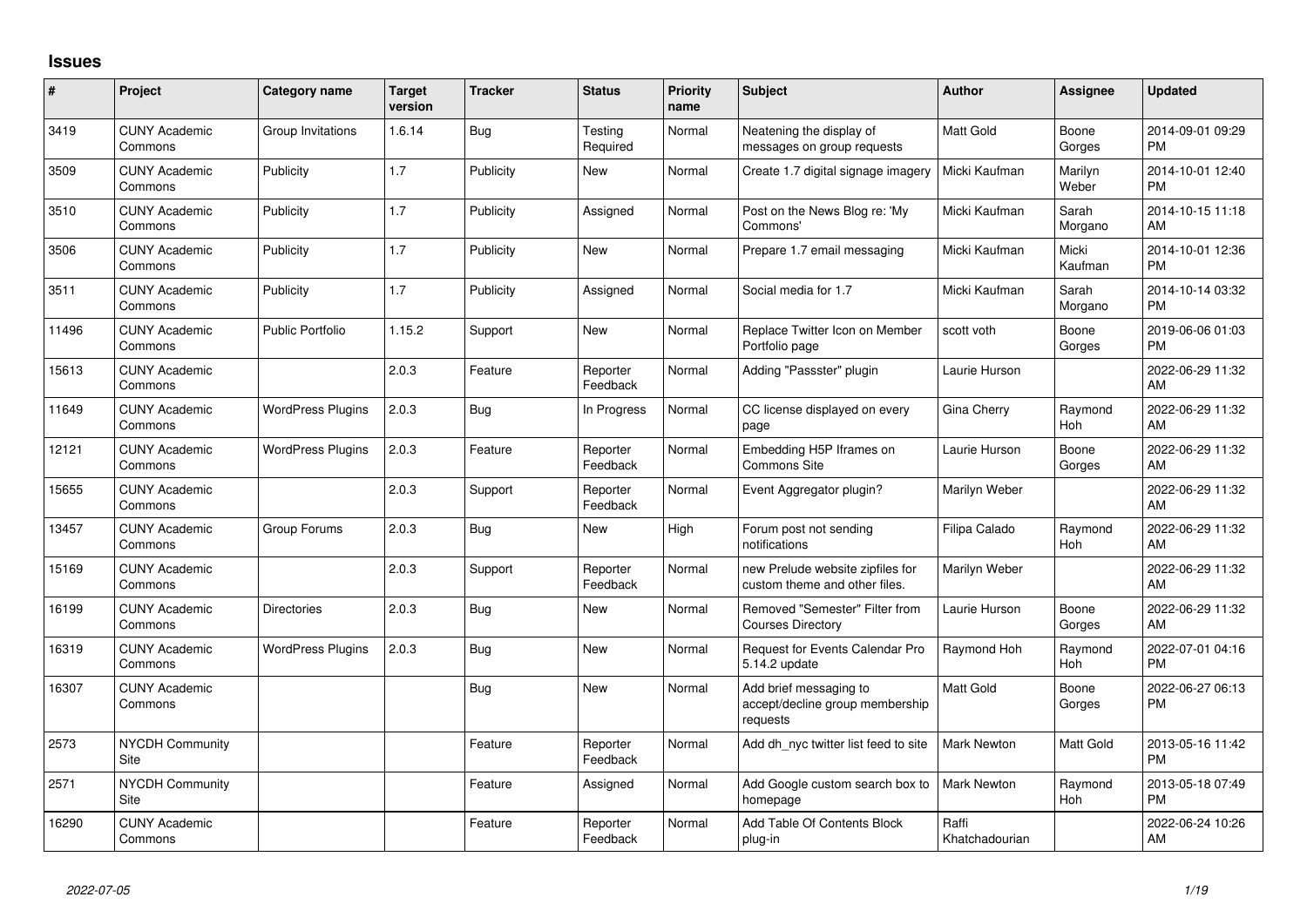| #     | Project                                                                 | Category name            | <b>Target</b><br>version | <b>Tracker</b> | <b>Status</b>        | <b>Priority</b><br>name | <b>Subject</b>                                                       | <b>Author</b>           | <b>Assignee</b>     | <b>Updated</b>                |
|-------|-------------------------------------------------------------------------|--------------------------|--------------------------|----------------|----------------------|-------------------------|----------------------------------------------------------------------|-------------------------|---------------------|-------------------------------|
| 2574  | <b>NYCDH Community</b><br>Site                                          |                          |                          | Feature        | Assigned             | Normal                  | Add Way to Upload Files to<br>Groups                                 | <b>Mark Newton</b>      | Raymond<br>Hoh      | 2013-05-18 07:46<br><b>PM</b> |
| 15370 | <b>CUNY Academic</b><br>Commons                                         |                          |                          | Support        | Reporter<br>Feedback | Normal                  | All-in-One Event Calendar?                                           | Marilyn Weber           |                     | 2022-02-17 11:03<br>AM        |
| 16294 | <b>CUNY Academic</b><br>Commons                                         |                          |                          | Bug            | <b>New</b>           | Urgent                  | CAC is down                                                          | Raffi<br>Khatchadourian |                     | 2022-06-27 02:00<br><b>PM</b> |
| 15516 | <b>CUNY Academic</b><br>Commons                                         | <b>WordPress Plugins</b> |                          | Bug            | Reporter<br>Feedback | Normal                  | Can't publish or save draft of post<br>on wordpress.com              | Raffi<br>Khatchadourian | Raymond<br>Hoh      | 2022-03-02 05:52<br><b>PM</b> |
| 14936 | <b>CUNY Academic</b><br>Commons                                         |                          |                          | Bug            | <b>New</b>           | Normal                  | Commons websites blocked by<br>SPS campus network                    | Laurie Hurson           |                     | 2021-11-03 03:57<br><b>PM</b> |
| 12062 | AD/O365 Transition<br>from NonMatric to<br><b>Matriculated Students</b> |                          |                          | Feature        | In Progress          | Normal                  | create solution and console<br>project                               | Emilio Rodriguez        | Emilio<br>Rodriguez | 2019-11-12 03:56<br><b>PM</b> |
| 15260 | <b>CUNY Academic</b><br>Commons                                         |                          |                          | Support        | Reporter<br>Feedback | Normal                  | Diacritical markings   European<br><b>Stages</b>                     | Marilyn Weber           |                     | 2022-02-04 08:16<br>AM        |
| 14940 | <b>CUNY Academic</b><br>Commons                                         |                          |                          | Bug            | <b>New</b>           | Normal                  | Discrepancy between Commons<br>profile "sites" and actual # of sites | Laurie Hurson           |                     | 2021-11-08 11:09<br>AM        |
| 15565 | <b>CUNY Academic</b><br>Commons                                         |                          |                          | Support        | <b>New</b>           | Normal                  | Events - send updates to an email<br>listserv                        | Marilyn Weber           |                     | 2022-03-10 01:06<br><b>PM</b> |
| 14792 | <b>CUNY Academic</b><br>Commons                                         |                          |                          | <b>Bug</b>     | <b>New</b>           | Normal                  | Inconsistent email notifications<br>from gravity forms               | Raffi<br>Khatchadourian |                     | 2021-10-04 01:50<br><b>PM</b> |
| 16314 | <b>CUNY Academic</b><br>Commons                                         | <b>WordPress Plugins</b> |                          | Feature        | <b>New</b>           | Normal                  | Install Multicollab plug-in?                                         | Raffi<br>Khatchadourian |                     | 2022-06-29 03:44<br><b>PM</b> |
| 2577  | <b>NYCDH Community</b><br>Site                                          |                          |                          | Feature        | Assigned             | Low                     | Investigate Potential to Add Links<br>to the Forum                   | <b>Mark Newton</b>      | Alex Gil            | 2013-05-16 09:40<br><b>PM</b> |
| 2618  | NYCDH Community<br>Site                                                 |                          |                          | Bug            | Assigned             | Low                     | Mark blogs as spam when created<br>by users marked as spam           | Matt Gold               | Boone<br>Gorges     | 2013-06-09 11:38<br><b>PM</b> |
| 15757 | <b>CUNY Academic</b><br>Commons                                         |                          |                          | Bug            | <b>New</b>           | Normal                  | Members # do not match                                               | Laurie Hurson           |                     | 2022-03-30 04:52<br><b>PM</b> |
| 8992  | <b>NYCDH Community</b><br>Site                                          |                          |                          | Bug            | Assigned             | Normal                  | Multiple RBE error reports                                           | <b>Matt Gold</b>        | Raymond<br>Hoh      | 2017-12-11 05:43<br><b>PM</b> |
| 11968 | JustPublics@365<br>MediaCamp                                            |                          |                          | Feature        | New                  | Normal                  | Nanoscience Retractable Display<br>Unit                              | Donald Cherry           | Bonnie<br>Eissner   | 2021-02-19 08:50<br>AM        |
| 16255 | <b>CUNY Academic</b><br>Commons                                         | WordPress (misc)         |                          | Bug            | <b>New</b>           | Normal                  | Need to define 'MULTISITE'<br>constant in wp-config.php              | Raymond Hoh             |                     | 2022-06-19 09:31<br>AM        |
| 15045 | <b>CUNY Academic</b><br>Commons                                         |                          |                          | Support        | <b>New</b>           | Normal                  | no result for KCeL in the search<br>box on the commons               | Marilyn Weber           |                     | 2021-12-10 11:29<br>AM        |
| 15685 | <b>CUNY Academic</b><br>Commons                                         |                          |                          | Support        | <b>New</b>           | High                    | problem with chrome?                                                 | Marilyn Weber           |                     | 2022-04-25 03:40<br><b>PM</b> |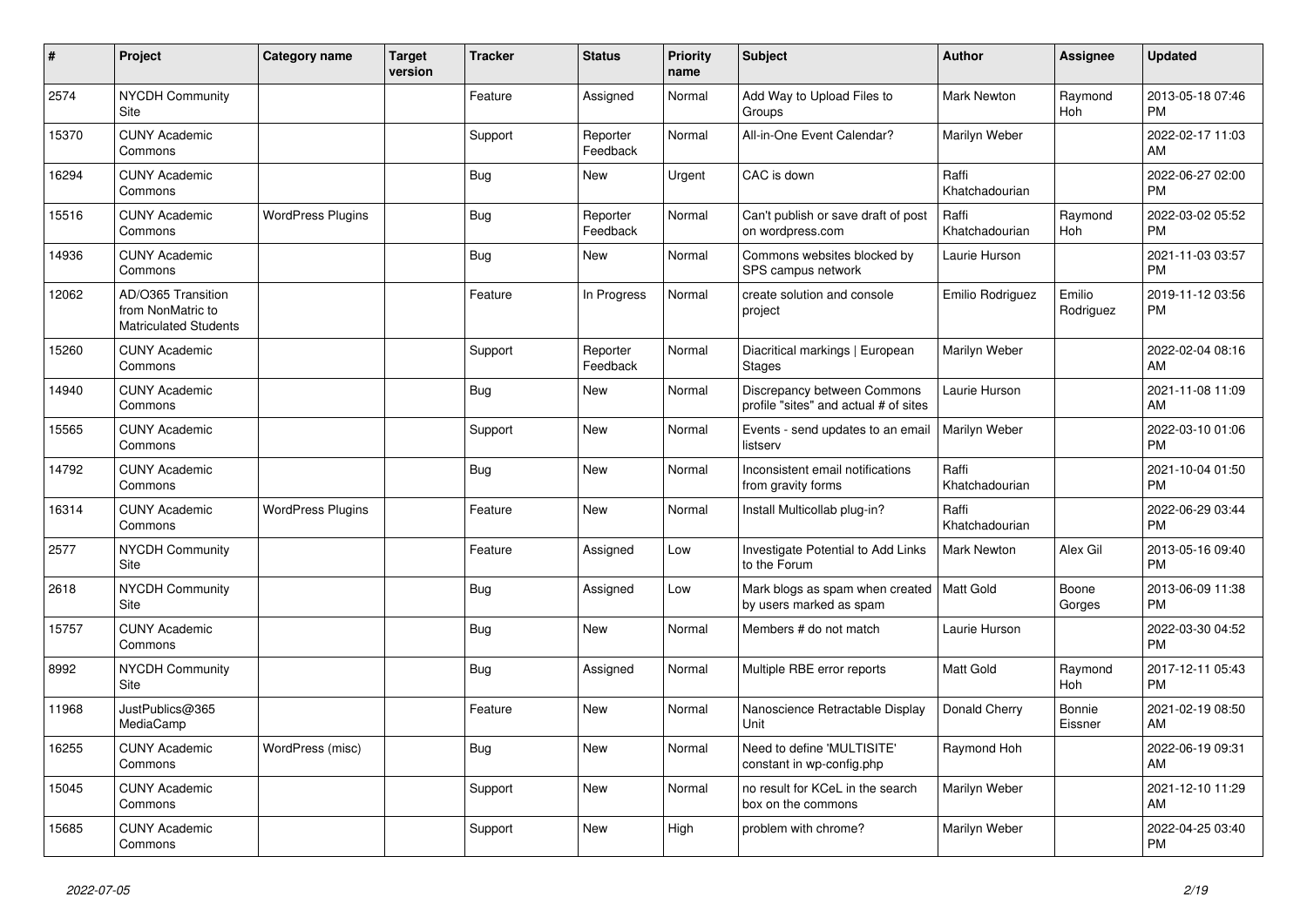| #     | Project                         | <b>Category name</b>           | <b>Target</b><br>version | <b>Tracker</b> | <b>Status</b>        | <b>Priority</b><br>name | <b>Subject</b>                                                                             | <b>Author</b>           | <b>Assignee</b>     | <b>Updated</b>                |
|-------|---------------------------------|--------------------------------|--------------------------|----------------|----------------------|-------------------------|--------------------------------------------------------------------------------------------|-------------------------|---------------------|-------------------------------|
| 16110 | <b>CUNY Academic</b><br>Commons |                                |                          | Support        | Reporter<br>Feedback | Normal                  | remove Creative Commons<br>license from pages?                                             | Marilyn Weber           | Raymond<br>Hoh      | 2022-05-17 06:11<br><b>PM</b> |
| 16099 | <b>CUNY Academic</b><br>Commons |                                |                          | Support        | Reporter<br>Feedback | Normal                  | request for Newsletter Glue                                                                | Marilyn Weber           |                     | 2022-05-13 12:14<br><b>PM</b> |
| 16245 | <b>CUNY Academic</b><br>Commons | WordPress (misc)               |                          | <b>Bug</b>     | Reporter<br>Feedback | Normal                  | Save Button missing on<br><b>WordPress Profile page</b>                                    | scott voth              | Raymond<br>Hoh      | 2022-06-16 03:09<br><b>PM</b> |
| 15767 | <b>CUNY Academic</b><br>Commons | WordPress (misc)               |                          | Support        | <b>New</b>           | Normal                  | Site loading slowly                                                                        | scott voth              | Boone<br>Gorges     | 2022-04-04 08:56<br><b>PM</b> |
| 14908 | <b>CUNY Academic</b><br>Commons | Performance                    |                          | Bug            | <b>New</b>           | Normal                  | Stale object cache on cdev                                                                 | Raymond Hoh             | Boone<br>Gorges     | 2021-12-07 09:45<br>AM        |
| 16177 | <b>CUNY Academic</b><br>Commons | Reply By Email                 |                          | Bug            | New                  | Normal                  | Switch to Inbound mode for RBE                                                             | Raymond Hoh             | Raymond<br>Hoh      | 2022-05-30 04:32<br><b>PM</b> |
| 2576  | <b>NYCDH Community</b><br>Site  |                                |                          | Bug            | Hold                 | Low                     | <b>Test Next Button in Javascript</b><br><b>Tutorial Under Activities</b>                  | <b>Mark Newton</b>      | Alex Gil            | 2013-05-18 02:55<br><b>PM</b> |
| 16318 | <b>CUNY Academic</b><br>Commons |                                |                          | Bug            | New                  | Normal                  | Unable to Access block editor or<br>embed YouTube videos in new<br>pages, in one site only | <b>Syelle Graves</b>    |                     | 2022-07-01 06:53<br><b>PM</b> |
| 14784 | <b>CUNY Academic</b><br>Commons |                                |                          | Support        | Reporter<br>Feedback | Normal                  | User report of logo problem when<br>using Customizer theme                                 | Marilyn Weber           |                     | 2021-09-17 10:25<br>AM        |
| 10439 | <b>CUNY Academic</b><br>Commons | Design                         | 2.1.0                    | Design/UX      | New                  | Normal                  | Create Style Guide for Commons                                                             | Sonja Leix              | Sara Cannon         | 2022-06-28 01:43<br><b>PM</b> |
| 13946 | <b>CUNY Academic</b><br>Commons | <b>WordPress Plugins</b>       | 2.1.0                    | Support        | Assigned             | Normal                  | Custom Embed handler For<br>OneDrive files                                                 | scott voth              | Raymond<br>Hoh      | 2022-05-26 10:46<br>AM        |
| 13891 | <b>CUNY Academic</b><br>Commons | Internal Tools and<br>Workflow | 2.1.0                    | Feature        | New                  | Normal                  | Migrate automated linting to<br>GitHub Actions                                             | Boone Gorges            | Jeremy Felt         | 2022-06-29 11:13<br>AM        |
| 15194 | <b>CUNY Academic</b><br>Commons | Internal Tools and<br>Workflow | 2.1.0                    | Feature        | <b>New</b>           | Normal                  | PHPCS sniff for un-restored<br>switch_to_blog() calls                                      | Boone Gorges            | Jeremy Felt         | 2022-05-26 10:45<br>AM        |
| 15883 | <b>CUNY Academic</b><br>Commons |                                | 2.1.0                    | Feature        | <b>New</b>           | Normal                  | Release BPGES update                                                                       | Boone Gorges            | Boone<br>Gorges     | 2022-05-26 10:39<br>AM        |
| 3330  | <b>CUNY Academic</b><br>Commons | My Commons                     | Future<br>release        | Feature        | Assigned             | Normal                  | 'Commons Information" tool                                                                 | Boone Gorges            | Chris Stein         | 2014-09-22 08:46<br><b>PM</b> |
| 5182  | <b>CUNY Academic</b><br>Commons | Social Paper                   | Future<br>release        | Design/UX      | <b>New</b>           | Normal                  | "Publishing" a private paper on<br>social paper?                                           | Raffi<br>Khatchadourian | Boone<br>Gorges     | 2016-10-13 04:12<br><b>PM</b> |
| 481   | <b>CUNY Academic</b><br>Commons | Groups (misc)                  | Future<br>release        | Feature        | Assigned             | Normal                  | ability to archive inactive groups<br>and blogs                                            | Michael Mandiberg       | Samantha<br>Raddatz | 2015-11-09 05:56<br><b>PM</b> |
| 11789 | <b>CUNY Academic</b><br>Commons | Courses                        | Future<br>release        | Feature        | New                  | Normal                  | Ability to remove item from<br>Courses list                                                | Laurie Hurson           | Sonja Leix          | 2019-09-24 12:28<br><b>PM</b> |
| 5827  | <b>CUNY Academic</b><br>Commons | Public Portfolio               | Future<br>release        | <b>Bug</b>     | Assigned             | Normal                  | Academic Interests square bracket<br>links not working                                     | scott voth              | Chris Stein         | 2016-08-11 11:59<br><b>PM</b> |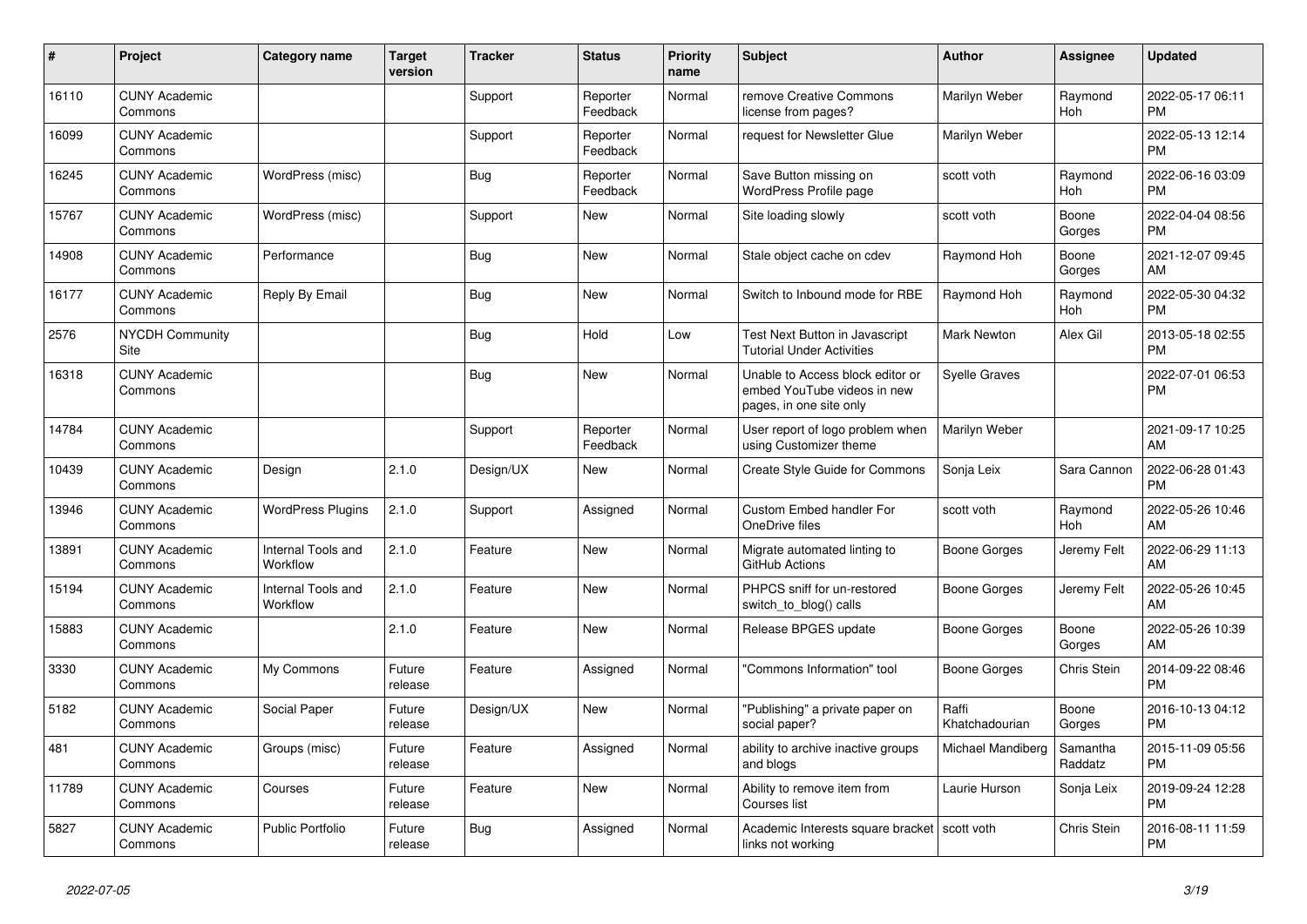| #     | <b>Project</b>                  | Category name            | <b>Target</b><br>version | <b>Tracker</b> | <b>Status</b>        | <b>Priority</b><br>name | <b>Subject</b>                                                                                  | <b>Author</b>    | Assignee            | <b>Updated</b>                |
|-------|---------------------------------|--------------------------|--------------------------|----------------|----------------------|-------------------------|-------------------------------------------------------------------------------------------------|------------------|---------------------|-------------------------------|
| 3939  | <b>CUNY Academic</b><br>Commons | <b>WordPress Plugins</b> | Future<br>release        | Bug            | Hold                 | Normal                  | Activity stream support for<br>Co-Authors Plus plugin                                           | Raymond Hoh      | Raymond<br>Hoh      | 2015-11-09 06:13<br><b>PM</b> |
| 4221  | <b>CUNY Academic</b><br>Commons | Group Forums             | Future<br>release        | Design/UX      | Assigned             | Normal                  | Add 'Number of Posts' display<br>option to Forum page                                           | Samantha Raddatz | Samantha<br>Raddatz | 2015-06-26 02:21<br><b>PM</b> |
| 9895  | <b>CUNY Academic</b><br>Commons | Onboarding               | Future<br>release        | Feature        | Assigned             | Normal                  | Add "Accept Invitation"<br>link/button/function to Group<br>and/or Site invitation emails?      | Luke Waltzer     | Boone<br>Gorges     | 2018-06-07 12:42<br><b>PM</b> |
| 10226 | <b>CUNY Academic</b><br>Commons | Courses                  | Future<br>release        | Feature        | New                  | Normal                  | Add "My Courses" to drop down<br>list                                                           | scott voth       | Boone<br>Gorges     | 2021-11-19 12:42<br><b>PM</b> |
| 5488  | <b>CUNY Academic</b><br>Commons | Social Paper             | Future<br>release        | Bug            | New                  | Normal                  | Add a "last edited by" field to<br>Social Paper group directories                               | Boone Gorges     |                     | 2016-04-21 10:05<br><b>PM</b> |
| 9835  | <b>CUNY Academic</b><br>Commons | Group Forums             | Future<br>release        | Bug            | Assigned             | Normal                  | add a "like" function?                                                                          | Marilyn Weber    | <b>Erik Trainer</b> | 2018-06-05 01:49<br><b>PM</b> |
| 3492  | <b>CUNY Academic</b><br>Commons | <b>WordPress Themes</b>  | Future<br>release        | Support        | Assigned             | Normal                  | Add CBOX theme to the<br>Commons                                                                | scott voth       | Raymond<br>Hoh      | 2014-10-08 05:55<br><b>PM</b> |
| 11945 | <b>CUNY Academic</b><br>Commons | Reckoning                | Future<br>release        | Feature        | Reporter<br>Feedback | Normal                  | Add Comments bubble to<br>Reckoning views                                                       | Boone Gorges     | Boone<br>Gorges     | 2019-11-12 05:14<br><b>PM</b> |
| 3220  | <b>CUNY Academic</b><br>Commons | <b>Public Portfolio</b>  | Future<br>release        | Feature        | Assigned             | Normal                  | Add indent/outdent option to<br>Formatting Buttons on Profile<br>Page                           | <b>Matt Gold</b> | Boone<br>Gorges     | 2014-05-21 10:39<br><b>PM</b> |
| 4222  | <b>CUNY Academic</b><br>Commons | User Experience          | Future<br>release        | Design/UX      | New                  | Normal                  | Add information to 'Delete<br>Account' page                                                     | Samantha Raddatz | scott voth          | 2015-06-26 11:35<br>AM        |
| 4225  | <b>CUNY Academic</b><br>Commons | DiRT Integration         | Future<br>release        | Design/UX      | <b>New</b>           | Normal                  | Add information to DIRT page (in<br>Create a Group)                                             | Samantha Raddatz | Matt Gold           | 2015-06-26 03:14<br><b>PM</b> |
| 8675  | <b>CUNY Academic</b><br>Commons | User Onboarding          | Future<br>release        | Bug            | Reporter<br>Feedback | Low                     | Add new User search screen calls<br>for the input of email address but<br>doesn't work with one | Paul Hebert      | Boone<br>Gorges     | 2017-10-11 11:17<br>AM        |
| 4226  | <b>CUNY Academic</b><br>Commons | <b>BuddyPress Docs</b>   | Future<br>release        | Design/UX      | <b>New</b>           | Normal                  | Add option to connect a Doc with<br>a Group                                                     | Samantha Raddatz | Samantha<br>Raddatz | 2015-09-09 04:08<br><b>PM</b> |
| 2223  | <b>CUNY Academic</b><br>Commons | <b>WordPress Plugins</b> | Future<br>release        | Feature        | Assigned             | Low                     | Add Participad to the CUNY<br><b>Academic Commons</b>                                           | <b>Matt Gold</b> | Boone<br>Gorges     | 2014-09-17 10:03<br><b>PM</b> |
| 5199  | <b>CUNY Academic</b><br>Commons | Social Paper             | Future<br>release        | Feature        | New                  | Normal                  | add tables to the SP editor                                                                     | Marilyn Weber    |                     | 2016-10-24 11:27<br>AM        |
| 554   | <b>CUNY Academic</b><br>Commons | BuddyPress (misc)        | Future<br>release        | Feature        | Assigned             | Normal                  | Add Trackback notifications to<br>site-wide activity feed                                       | <b>Matt Gold</b> | Boone<br>Gorges     | 2015-11-09 06:19<br><b>PM</b> |
| 5016  | <b>CUNY Academic</b><br>Commons | Events                   | Future<br>release        | Feature        | Assigned             | Low                     | Allow comments to be posted on<br>events                                                        | <b>Matt Gold</b> | Raymond<br>Hoh      | 2019-03-01 02:23<br><b>PM</b> |
| 1167  | <b>CUNY Academic</b><br>Commons | <b>Email Invitations</b> | Future<br>release        | Feature        | <b>New</b>           | Low                     | Allow email invitations to be resent                                                            | Boone Gorges     | Boone<br>Gorges     | 2015-11-12 12:53<br>AM        |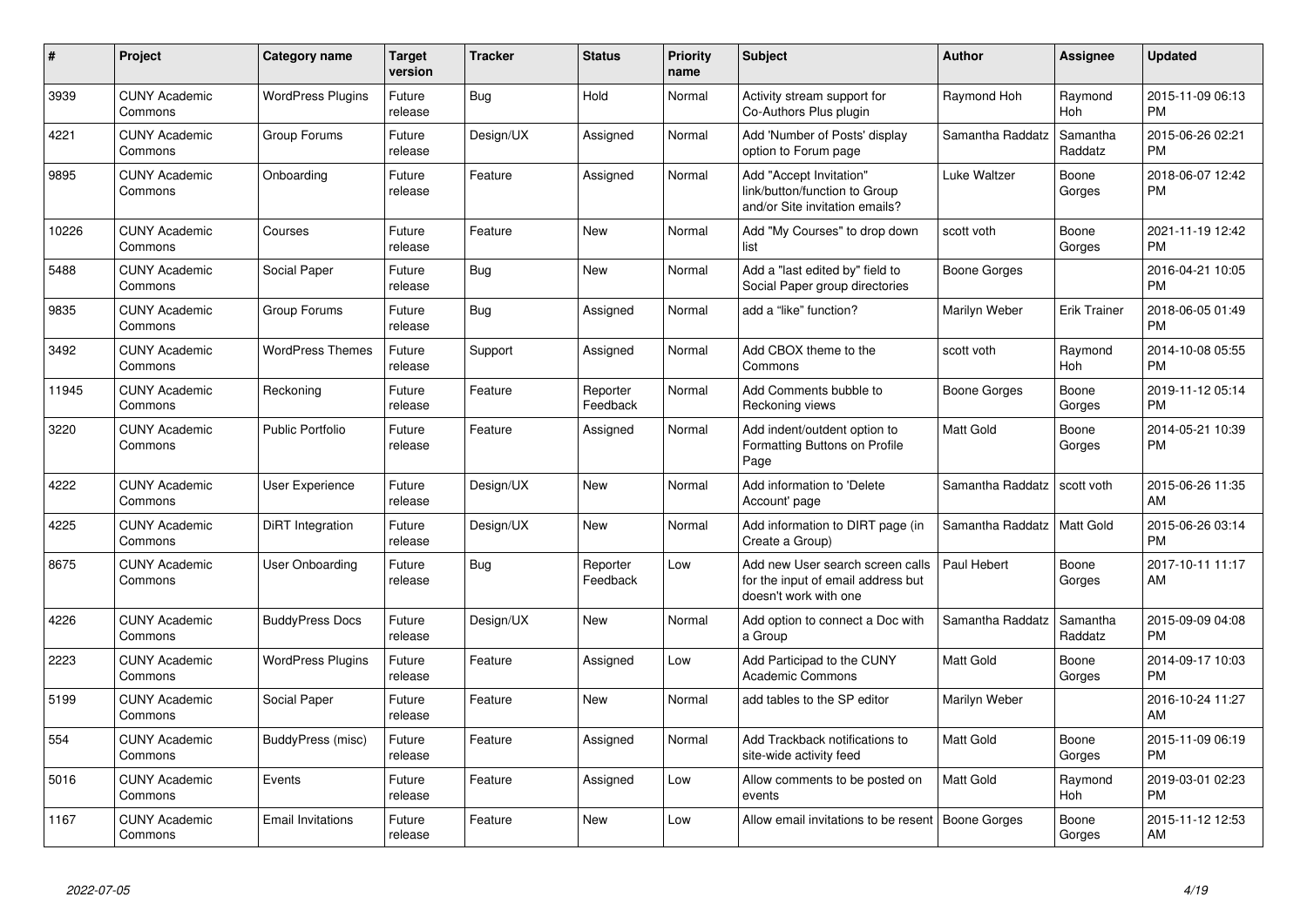| #     | Project                         | <b>Category name</b>     | <b>Target</b><br>version | <b>Tracker</b> | <b>Status</b>        | <b>Priority</b><br>name | <b>Subject</b>                                                                             | Author              | Assignee        | <b>Updated</b>                |
|-------|---------------------------------|--------------------------|--------------------------|----------------|----------------------|-------------------------|--------------------------------------------------------------------------------------------|---------------------|-----------------|-------------------------------|
| 3354  | <b>CUNY Academic</b><br>Commons | <b>Group Files</b>       | Future<br>release        | Feature        | Assigned             | Low                     | Allow Group Download of Multiple<br><b>Selected Files</b>                                  | <b>Matt Gold</b>    | Chris Stein     | 2014-08-01 08:50<br>AM        |
| 3308  | <b>CUNY Academic</b><br>Commons | Group Invitations        | Future<br>release        | Feature        | Assigned             | Normal                  | Allow members to rescind group<br>invitations                                              | <b>Matt Gold</b>    | Boone<br>Gorges | 2015-04-01 08:53<br><b>PM</b> |
| 4635  | CUNY Academic<br>Commons        | Authentication           | Future<br>release        | Feature        | New                  | Normal                  | Allow non-WP authentication                                                                | Boone Gorges        | Sonja Leix      | 2019-03-01 02:05<br><b>PM</b> |
| 13835 | <b>CUNY Academic</b><br>Commons | WordPress (misc)         | Future<br>release        | Feature        | New                  | Normal                  | Allow OneSearch widget to have<br>'CUNY' as campus                                         | Boone Gorges        | Boone<br>Gorges | 2021-11-19 12:39<br><b>PM</b> |
| 1165  | CUNY Academic<br>Commons        | <b>Email Invitations</b> | Future<br>release        | Feature        | Assigned             | Low                     | Allow saved lists of invitees under<br>Send Invites                                        | <b>Boone Gorges</b> | Boone<br>Gorges | 2015-11-09 06:03<br><b>PM</b> |
| 6332  | <b>CUNY Academic</b><br>Commons | WordPress (misc)         | Future<br>release        | Feature        | New                  | Normal                  | Allow uploaded files to be marked<br>as private in an ad hoc way                           | <b>Boone Gorges</b> |                 | 2016-10-17 11:41<br><b>PM</b> |
| 2523  | <b>CUNY Academic</b><br>Commons | <b>BuddyPress Docs</b>   | Future<br>release        | Feature        | Assigned             | Normal                  | Allow Users to Upload Images to<br><b>BP</b> Docs                                          | <b>Matt Gold</b>    | Boone<br>Gorges | 2015-11-09 06:14<br><b>PM</b> |
| 5489  | <b>CUNY Academic</b><br>Commons | Social Paper             | Future<br>release        | Feature        | New                  | Normal                  | Asc/desc sorting for Social Paper<br>directories                                           | <b>Boone Gorges</b> |                 | 2016-04-21 10:06<br><b>PM</b> |
| 11243 | <b>CUNY Academic</b><br>Commons | BuddyPress (misc)        | Future<br>release        | Bug            | New                  | Normal                  | Audit bp-custom.php                                                                        | Raymond Hoh         | Raymond<br>Hoh  | 2022-04-26 11:59<br>AM        |
| 9211  | CUNY Academic<br>Commons        | <b>WordPress Plugins</b> | Future<br>release        | Support        | Reporter<br>Feedback | Normal                  | Auto-Role Setting in Forum Plugin<br>Causing Some Confusion                                | Luke Waltzer        | Boone<br>Gorges | 2018-03-13 11:44<br>AM        |
| 13466 | <b>CUNY Academic</b><br>Commons | Cavalcade                | Future<br>release        | Feature        | New                  | Normal                  | Automated cleanup for duplicate<br>Cavalcade tasks                                         | Boone Gorges        | Boone<br>Gorges | 2020-10-13 05:24<br><b>PM</b> |
| 3193  | <b>CUNY Academic</b><br>Commons | Group Forums             | Future<br>release        | Feature        | Assigned             | Normal                  | bbPress 2.x dynamic roles and<br><b>RBE</b>                                                | Boone Gorges        | Boone<br>Gorges | 2014-09-30 01:30<br><b>PM</b> |
| 14309 | <b>CUNY Academic</b><br>Commons | Group Library            | Future<br>release        | Feature        | New                  | Normal                  | Better handling of<br>bp group document file download<br>attempts when file is not present | <b>Boone Gorges</b> | Boone<br>Gorges | 2021-11-19 12:28<br><b>PM</b> |
| 1166  | <b>CUNY Academic</b><br>Commons | <b>Email Invitations</b> | Future<br>release        | Feature        | New                  | Low                     | Better organizational tools for Sent   Boone Gorges<br>Invites                             |                     | Boone<br>Gorges | 2015-11-09 06:02<br><b>PM</b> |
| 635   | <b>CUNY Academic</b><br>Commons | BuddyPress (misc)        | Future<br>release        | Feature        | Assigned             | Normal                  | Big Blue Button -<br>Videoconferencing in Groups and<br><b>Blogs</b>                       | <b>Matt Gold</b>    | Boone<br>Gorges | 2011-03-14 03:24<br><b>PM</b> |
| 14113 | CUNY Academic<br>Commons        | WordPress (misc)         | Future<br>release        | Bug            | Hold                 | Normal                  | Block Editor Not Working on this<br>page - Json error                                      | scott voth          | Boone<br>Gorges | 2021-03-05 11:01<br>AM        |
| 7624  | <b>CUNY Academic</b><br>Commons | BuddyPress (misc)        | Future<br>release        | Design/UX      | New                  | Normal                  | <b>BP</b> Notifications                                                                    | Luke Waltzer        | Paige Dupont    | 2017-02-08 10:43<br><b>PM</b> |
| 6749  | <b>CUNY Academic</b><br>Commons | Events                   | Future<br>release        | <b>Bug</b>     | New                  | Low                     | BPEO iCal request can trigger<br>very large number of DB queries                           | Boone Gorges        | Raymond<br>Hoh  | 2016-11-15 10:09<br><b>PM</b> |
| 3042  | <b>CUNY Academic</b><br>Commons | Public Portfolio         | Future<br>release        | Feature        | Assigned             | Normal                  | Browsing member interests                                                                  | Matt Gold           | Boone<br>Gorges | 2015-03-21 09:04<br>PM        |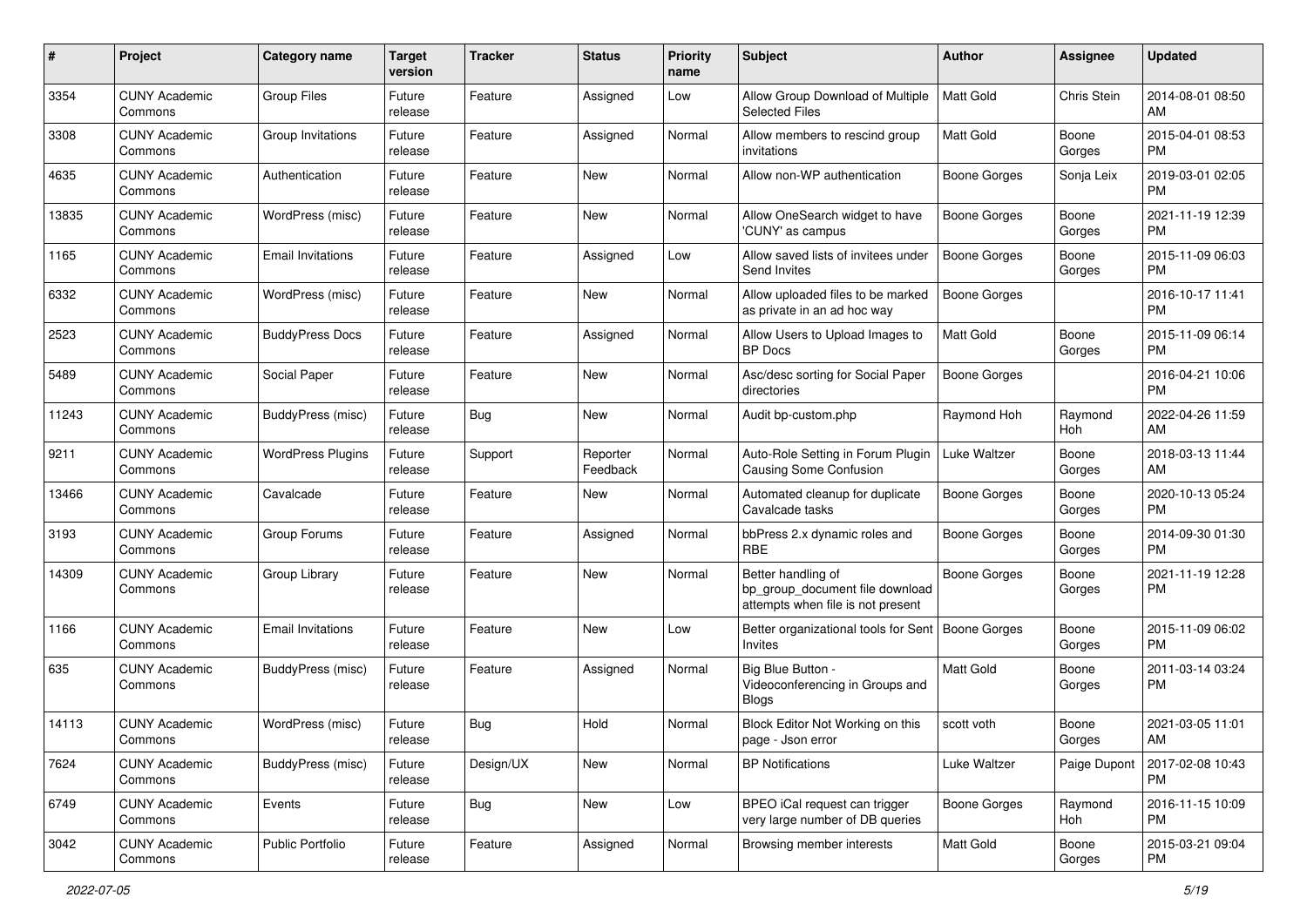| #     | Project                         | <b>Category name</b>       | <b>Target</b><br>version | <b>Tracker</b> | <b>Status</b> | <b>Priority</b><br>name | <b>Subject</b>                                                                                                                                        | <b>Author</b>       | <b>Assignee</b>     | <b>Updated</b>                |
|-------|---------------------------------|----------------------------|--------------------------|----------------|---------------|-------------------------|-------------------------------------------------------------------------------------------------------------------------------------------------------|---------------------|---------------------|-------------------------------|
| 618   | <b>CUNY Academic</b><br>Commons | <b>BuddyPress Docs</b>     | Future<br>release        | Feature        | Assigned      | Normal                  | <b>BuddyPress Docs: export formats</b>                                                                                                                | <b>Boone Gorges</b> | Boone<br>Gorges     | 2015-11-09 05:38<br><b>PM</b> |
| 1417  | <b>CUNY Academic</b><br>Commons | <b>BuddyPress Docs</b>     | Future<br>release        | Feature        | Assigned      | Low                     | Bulk actions for BuddyPress Docs                                                                                                                      | Boone Gorges        | Boone<br>Gorges     | 2016-10-17 10:41<br><b>PM</b> |
| 364   | <b>CUNY Academic</b><br>Commons | <b>WordPress Plugins</b>   | Future<br>release        | Feature        | New           | Normal                  | <b>Bulletin Board</b>                                                                                                                                 | Matt Gold           |                     | 2015-01-05 08:50<br><b>PM</b> |
| 4980  | <b>CUNY Academic</b><br>Commons | Home Page                  | Future<br>release        | Feature        | Assigned      | Normal                  | CAC Featured Content -- Adding<br>Randomization                                                                                                       | Matt Gold           | Boone<br>Gorges     | 2016-12-12 03:01<br><b>PM</b> |
| 2167  | <b>CUNY Academic</b><br>Commons | WordPress (misc)           | Future<br>release        | Bug            | Assigned      | Normal                  | CAC-Livestream Plugin Issues                                                                                                                          | Michael Smith       | Dominic<br>Giglio   | 2015-01-02 03:06<br><b>PM</b> |
| 5058  | <b>CUNY Academic</b><br>Commons | Social Paper               | Future<br>release        | Feature        | <b>New</b>    | Low                     | Can there be a clearer signal that<br>even when comments have<br>already been made you add<br>comments by clicking on the side?<br>(SP suggestion #5) | Marilyn Weber       | Samantha<br>Raddatz | 2016-02-11 10:24<br><b>PM</b> |
| 6755  | <b>CUNY Academic</b><br>Commons | WordPress (misc)           | Future<br>release        | <b>Bug</b>     | <b>New</b>    | Normal                  | Cannot Deactivate Plugin                                                                                                                              | Laura Kane          |                     | 2016-11-16 01:12<br><b>PM</b> |
| 14184 | <b>CUNY Academic</b><br>Commons | <b>Public Portfolio</b>    | Future<br>release        | Feature        | <b>New</b>    | Normal                  | Centralized mechanism for storing<br>Campus affiliations                                                                                              | <b>Boone Gorges</b> | Boone<br>Gorges     | 2022-01-04 11:35<br>AM        |
| 4404  | <b>CUNY Academic</b><br>Commons | <b>Public Portfolio</b>    | Future<br>release        | Design/UX      | Assigned      | Normal                  | Change color of permissions info<br>on portfolio editing interface                                                                                    | <b>Matt Gold</b>    | Samantha<br>Raddatz | 2015-08-11 05:28<br><b>PM</b> |
| 5992  | <b>CUNY Academic</b><br>Commons | <b>Email Notifications</b> | Future<br>release        | Feature        | New           | Normal                  | Changing the From line of<br>autogenerated blog emails                                                                                                | Marilyn Weber       |                     | 2018-09-27 05:19<br><b>PM</b> |
| 13331 | <b>CUNY Academic</b><br>Commons | Site cloning               | Future<br>release        | Bug            | <b>New</b>    | Normal                  | Combine Site Template and Clone<br>operations                                                                                                         | <b>Boone Gorges</b> | Jeremy Felt         | 2021-11-19 12:39<br><b>PM</b> |
| 12573 | <b>CUNY Academic</b><br>Commons | <b>WordPress Plugins</b>   | Future<br>release        | Bug            | New           | Normal                  | <b>CommentPress Core Issues</b>                                                                                                                       | scott voth          |                     | 2020-03-24 04:32<br><b>PM</b> |
| 8078  | <b>CUNY Academic</b><br>Commons | <b>WordPress Plugins</b>   | Future<br>release        | System Upgrade | Assigned      | Normal                  | <b>CommentPress Updates</b>                                                                                                                           | Margaret Galvan     | Christian<br>Wach   | 2017-05-08 03:49<br><b>PM</b> |
| 3473  | <b>CUNY Academic</b><br>Commons | User Experience            | Future<br>release        | Feature        | Assigned      | Normal                  | Commons profile: Add help info<br>about "Positions" replacing "title"                                                                                 | Keith Miyake        | Samantha<br>Raddatz | 2015-11-09 02:28<br><b>PM</b> |
| 940   | <b>CUNY Academic</b><br>Commons | Redmine                    | Future<br>release        | Feature        | Assigned      | Low                     | Communication with users after<br>releases                                                                                                            | <b>Matt Gold</b>    | Dominic<br>Giglio   | 2012-09-09 04:36<br><b>PM</b> |
| 6392  | <b>CUNY Academic</b><br>Commons | Group Forums               | Future<br>release        | Design/UX      | Assigned      | Low                     | <b>Composition/Preview Panes in</b><br>Forum Posts                                                                                                    | Luke Waltzer        | Paige Dupont        | 2016-10-21 04:26<br><b>PM</b> |
| 8756  | <b>CUNY Academic</b><br>Commons | Group Blogs                | Future<br>release        | Feature        | Hold          | Normal                  | Connect multiple blogs to one<br>group?                                                                                                               | Matt Gold           | Boone<br>Gorges     | 2017-09-30 10:42<br>AM        |
| 599   | <b>CUNY Academic</b><br>Commons | BuddyPress (misc)          | Future<br>release        | Feature        | Assigned      | Normal                  | Consider adding rating plugins for<br>BuddyPress/BBPress                                                                                              | <b>Matt Gold</b>    | Boone<br>Gorges     | 2011-08-22 06:50<br><b>PM</b> |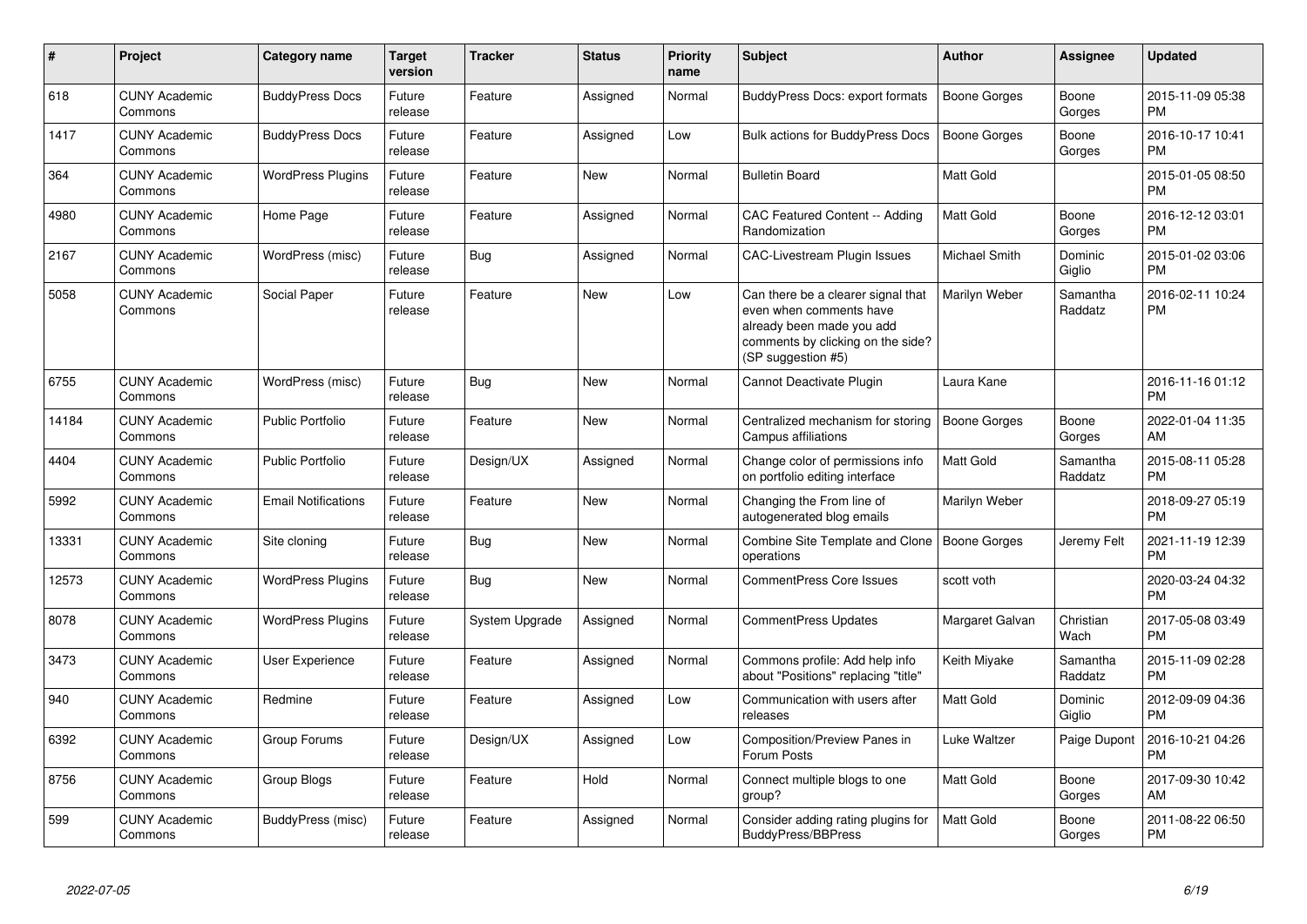| #     | Project                         | <b>Category name</b>       | <b>Target</b><br>version | <b>Tracker</b> | <b>Status</b>        | <b>Priority</b><br>name | Subject                                                                        | Author                  | <b>Assignee</b>     | <b>Updated</b>                |
|-------|---------------------------------|----------------------------|--------------------------|----------------|----------------------|-------------------------|--------------------------------------------------------------------------------|-------------------------|---------------------|-------------------------------|
| 4238  | <b>CUNY Academic</b><br>Commons | Events                     | Future<br>release        | Feature        | Assigned             | Normal                  | Copy Events to Other Groups?                                                   | <b>Matt Gold</b>        | Boone<br>Gorges     | 2015-07-02 10:08<br>AM        |
| 3080  | <b>CUNY Academic</b><br>Commons | <b>Group Files</b>         | Future<br>release        | Feature        | Assigned             | Low                     | Create a system to keep track of<br>file changes                               | <b>Matt Gold</b>        | Boone<br>Gorges     | 2014-02-26 10:04<br><b>PM</b> |
| 2753  | <b>CUNY Academic</b><br>Commons | Public Portfolio           | Future<br>release        | Feature        | New                  | Normal                  | Create actual actual tagification in<br>academic interests and other<br>fields | Micki Kaufman           | Boone<br>Gorges     | 2015-01-05 08:52<br><b>PM</b> |
| 5955  | <b>CUNY Academic</b><br>Commons | Outreach                   | Future<br>release        | Feature        | Assigned             | Normal                  | Create auto-newsletter for<br>commons members                                  | <b>Matt Gold</b>        | Luke Waltzer        | 2016-08-30 10:34<br>AM        |
| 365   | <b>CUNY Academic</b><br>Commons | WordPress (misc)           | Future<br>release        | Feature        | Assigned             | Normal                  | <b>Create Mouseover Tooltips</b><br>throughout Site                            | <b>Matt Gold</b>        | Chris Stein         | 2015-11-09 06:18<br><b>PM</b> |
| 4053  | <b>CUNY Academic</b><br>Commons | Events                     | Future<br>release        | Feature        | Assigned             | Normal                  | Create new tab for past events                                                 | Matt Gold               | Boone<br>Gorges     | 2015-05-12 02:10<br><b>PM</b> |
| 287   | <b>CUNY Academic</b><br>Commons | WordPress (misc)           | Future<br>release        | Feature        | Assigned             | Normal                  | Create troubleshooting tool for<br>account sign-up                             | <b>Matt Gold</b>        | Boone<br>Gorges     | 2015-11-09 06:17<br><b>PM</b> |
| 14787 | <b>CUNY Academic</b><br>Commons | Plugin Packages            | Future<br>release        | Feature        | New                  | Normal                  | Creating a "Design" plugin<br>package                                          | Laurie Hurson           | scott voth          | 2022-04-27 04:56<br><b>PM</b> |
| 5183  | <b>CUNY Academic</b><br>Commons | Social Paper               | Future<br>release        | Design/UX      | <b>New</b>           | Normal                  | Creating a new paper when<br>viewing an existing paper                         | Raffi<br>Khatchadourian | Samantha<br>Raddatz | 2016-02-02 12:09<br><b>PM</b> |
| 3192  | <b>CUNY Academic</b><br>Commons | Group Forums               | Future<br>release        | Feature        | Assigned             | Normal                  | Customizable forum views for<br>bbPress 2.x group forums                       | Boone Gorges            | Raymond<br>Hoh      | 2015-11-09 12:47<br><b>PM</b> |
| 333   | <b>CUNY Academic</b><br>Commons | <b>Email Notifications</b> | Future<br>release        | Feature        | Assigned             | Low                     | Delay Forum Notification Email<br>Delivery Until After Editing Period<br>Ends  | Matt Gold               | Raymond<br>Hoh      | 2015-11-09 06:01<br><b>PM</b> |
| 2754  | <b>CUNY Academic</b><br>Commons | Design                     | Future<br>release        | Feature        | Assigned             | Normal                  | Determine strategy for CAC logo<br>handling in top header                      | Micki Kaufman           | Chris Stein         | 2015-01-05 08:53<br><b>PM</b> |
| 5691  | <b>CUNY Academic</b><br>Commons | Blogs (BuddyPress)         | Future<br>release        | Bug            | Assigned             | High                    | Differing numbers on Sites display                                             | <b>Matt Gold</b>        | Raymond<br>Hoh      | 2016-06-13 01:37<br><b>PM</b> |
| 9207  | <b>CUNY Academic</b><br>Commons |                            | Future<br>release        | Support        | Reporter<br>Feedback | Normal                  | display dashboards made in<br>Tableau?                                         | Marilyn Weber           | Boone<br>Gorges     | 2018-04-10 10:42<br>AM        |
| 16092 | <b>CUNY Academic</b><br>Commons |                            | Future<br>release        | Feature        | Hold                 | Normal                  | Don't show main site in Site<br>search results                                 | Boone Gorges            | Boone<br>Gorges     | 2022-05-17 03:12<br><b>PM</b> |
| 497   | <b>CUNY Academic</b><br>Commons | <b>WordPress Plugins</b>   | Future<br>release        | Feature        | Assigned             | Normal                  | Drag and Drop Ordering on<br>Gallery Post Plugin                               | <b>Matt Gold</b>        | Ron Rennick         | 2015-11-09 06:18<br>PM        |
| 3662  | <b>CUNY Academic</b><br>Commons | SEO                        | Future<br>release        | Feature        | Assigned             | Normal                  | Duplicate Content/SEO/Google<br>issues                                         | <b>Matt Gold</b>        | Raymond<br>Hoh      | 2015-04-13 04:37<br><b>PM</b> |
| 14987 | <b>CUNY Academic</b><br>Commons | <b>WordPress Plugins</b>   | Future<br>release        | <b>Bug</b>     | New                  | Normal                  | Elementor update causes<br>database freeze-up                                  | Boone Gorges            | Boone<br>Gorges     | 2021-11-29 12:02<br><b>PM</b> |
| 9289  | <b>CUNY Academic</b><br>Commons | <b>WordPress Plugins</b>   | Future<br>release        | <b>Bug</b>     | Reporter<br>Feedback | Normal                  | Email Users Plugin                                                             | Laurie Hurson           | Boone<br>Gorges     | 2018-10-24 12:34<br><b>PM</b> |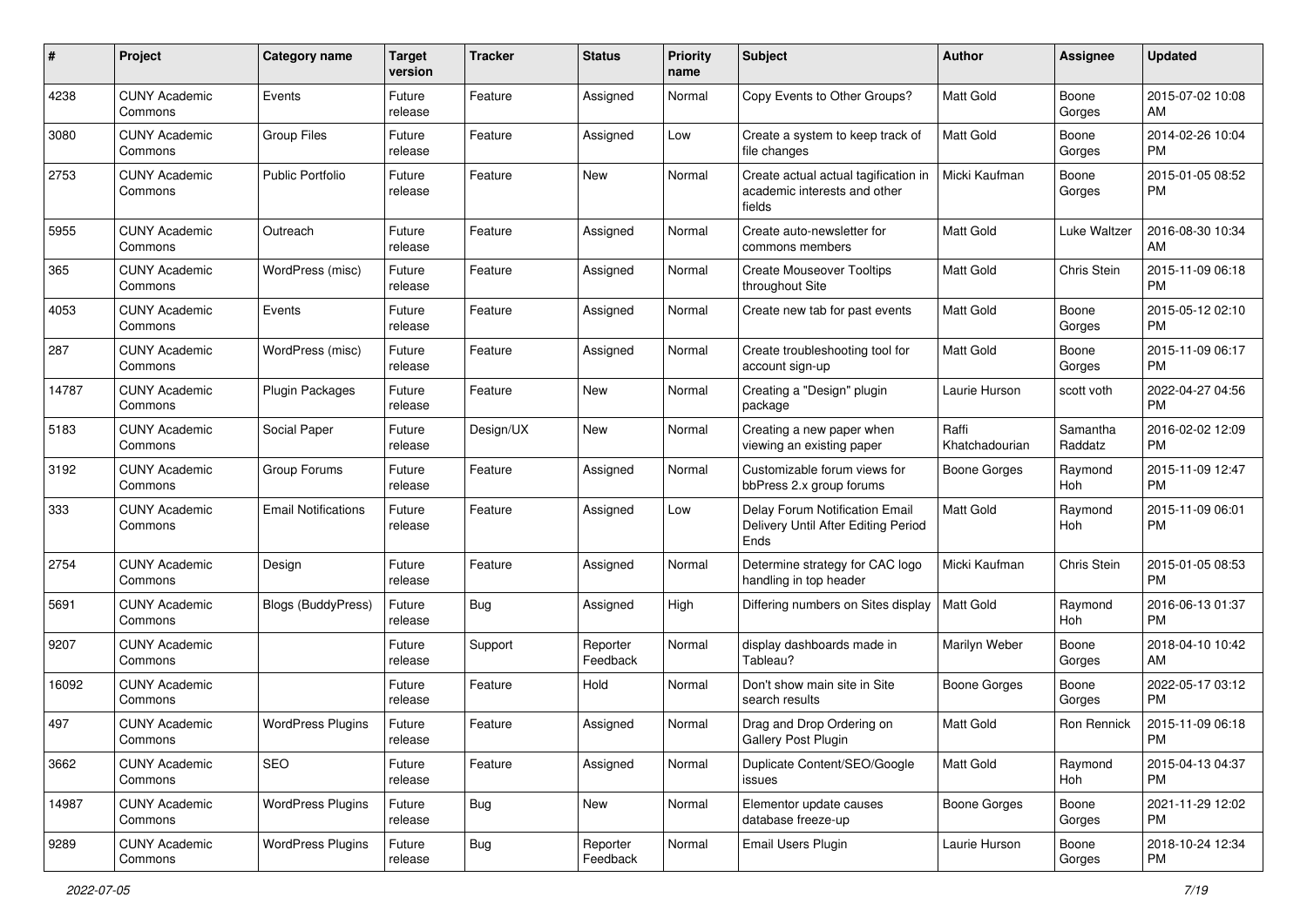| #     | Project                         | <b>Category name</b>      | Target<br>version | <b>Tracker</b> | <b>Status</b>        | Priority<br>name | <b>Subject</b>                                                           | <b>Author</b>           | <b>Assignee</b>     | <b>Updated</b>                |
|-------|---------------------------------|---------------------------|-------------------|----------------|----------------------|------------------|--------------------------------------------------------------------------|-------------------------|---------------------|-------------------------------|
| 4253  | <b>CUNY Academic</b><br>Commons | <b>Public Portfolio</b>   | Future<br>release | Design/UX      | <b>New</b>           | Normal           | Encourage users to add portfolio<br>content                              | Samantha Raddatz        | Samantha<br>Raddatz | 2015-07-07 11:32<br><b>AM</b> |
| 11860 | <b>CUNY Academic</b><br>Commons | Registration              | Future<br>release | Feature        | <b>New</b>           | Normal           | <b>Ensure Students Are Aware They</b><br>Can Use Aliases At Registration | scott voth              |                     | 2019-09-24 08:46<br>AM        |
| 4592  | <b>CUNY Academic</b><br>Commons | Events                    | Future<br>release | Design/UX      | <b>New</b>           | Normal           | Event Creation - Venue Dropdown<br>Slow                                  | Samantha Raddatz        | Boone<br>Gorges     | 2015-09-14 04:56<br><b>PM</b> |
| 5696  | <b>CUNY Academic</b><br>Commons | Events                    | Future<br>release | Feature        | Assigned             | Normal           | Events Calendar - display options<br>calendar aggregation                | <b>Matt Gold</b>        | Boone<br>Gorges     | 2016-10-13 11:44<br>AM        |
| 4438  | <b>CUNY Academic</b><br>Commons | Events                    | Future<br>release | Bug            | Assigned             | Normal           | Events Calendar - Export<br><b>Recurring Events</b>                      | scott voth              | Daniel Jones        | 2016-05-23 04:25<br><b>PM</b> |
| 6078  | <b>CUNY Academic</b><br>Commons | <b>Blogs (BuddyPress)</b> | Future<br>release | Feature        | New                  | Normal           | Explore Adding Network Blog<br>Metadata Plugin                           | Luke Waltzer            | Luke Waltzer        | 2016-10-11 10:29<br><b>PM</b> |
| 5581  | <b>CUNY Academic</b><br>Commons | Analytics                 | Future<br>release | Feature        | Assigned             | Normal           | <b>Explore alternatives to Google</b><br>Analytics                       | Matt Gold               | Valerie<br>Townsend | 2020-04-17 03:12<br><b>PM</b> |
| 500   | <b>CUNY Academic</b><br>Commons | BuddyPress (misc)         | Future<br>release | Feature        | Assigned             | Normal           | <b>Export Group Data</b>                                                 | <b>Matt Gold</b>        | Boone<br>Gorges     | 2010-12-19 12:09<br><b>PM</b> |
| 8835  | <b>CUNY Academic</b><br>Commons | <b>Blogs (BuddyPress)</b> | Future<br>release | Feature        | New                  | Normal           | Extend cuny.is shortlinks to sites                                       | Luke Waltzer            | Boone<br>Gorges     | 2022-04-26 11:59<br>AM        |
| 13199 | <b>CUNY Academic</b><br>Commons | Group Forums              | Future<br>release | Feature        | <b>New</b>           | Normal           | Favoring Groups over bbPress<br>plugin                                   | Colin McDonald          | Colin<br>McDonald   | 2021-11-19 12:28<br>PM        |
| 412   | <b>CUNY Academic</b><br>Commons | <b>WordPress Themes</b>   | Future<br>release | Feature        | Assigned             | Normal           | <b>Featured Themes</b>                                                   | Matt Gold               | Dominic<br>Giglio   | 2015-01-05 08:44<br><b>PM</b> |
| 3458  | <b>CUNY Academic</b><br>Commons | Groups (misc)             | Future<br>release | Feature        | Assigned             | Normal           | Filter Members of Group by<br>Campus                                     | Michael Smith           | Samantha<br>Raddatz | 2014-09-26 08:32<br><b>PM</b> |
| 6426  | <b>CUNY Academic</b><br>Commons | Spam/Spam<br>Prevention   | Future<br>release | Feature        | Assigned             | Normal           | Force captcha on all comments?                                           | Matt Gold               | Tahir Butt          | 2016-10-24 02:06<br>PM.       |
| 13650 | <b>CUNY Academic</b><br>Commons | Group Library             | Future<br>release | Feature        | New                  | Normal           | Forum Attachments in Group<br>Library                                    | Laurie Hurson           |                     | 2021-11-19 12:30<br><b>PM</b> |
| 3059  | <b>CUNY Academic</b><br>Commons | Group Forums              | Future<br>release | Design/UX      | New                  | Normal           | Forum Post Permissable Content<br><b>Explanatory Text</b>                | Chris Stein             | Chris Stein         | 2015-04-02 11:27<br>AM        |
| 310   | <b>CUNY Academic</b><br>Commons | BuddyPress (misc)         | Future<br>release | Feature        | Assigned             | Low              | <b>Friend Request Email</b>                                              | Matt Gold               | Samantha<br>Raddatz | 2015-11-09 05:08<br><b>PM</b> |
| 5397  | <b>CUNY Academic</b><br>Commons | Social Paper              | Future<br>release | Feature        | New                  | Normal           | frustrating to have to<br>enable/disable in SP                           | Marilyn Weber           | Samantha<br>Raddatz | 2016-04-20 03:39<br><b>PM</b> |
| 6014  | <b>CUNY Academic</b><br>Commons | Publicity                 | Future<br>release | Publicity      | Reporter<br>Feedback | Normal           | Google search listing                                                    | Matt Gold               | Boone<br>Gorges     | 2016-09-21 03:48<br><b>PM</b> |
| 8498  | <b>CUNY Academic</b><br>Commons | <b>WordPress Plugins</b>  | Future<br>release | Feature        | <b>New</b>           | Low              | <b>Gravity Forms Email Users</b>                                         | Raffi<br>Khatchadourian | Matt Gold           | 2017-10-13 12:58<br>PM        |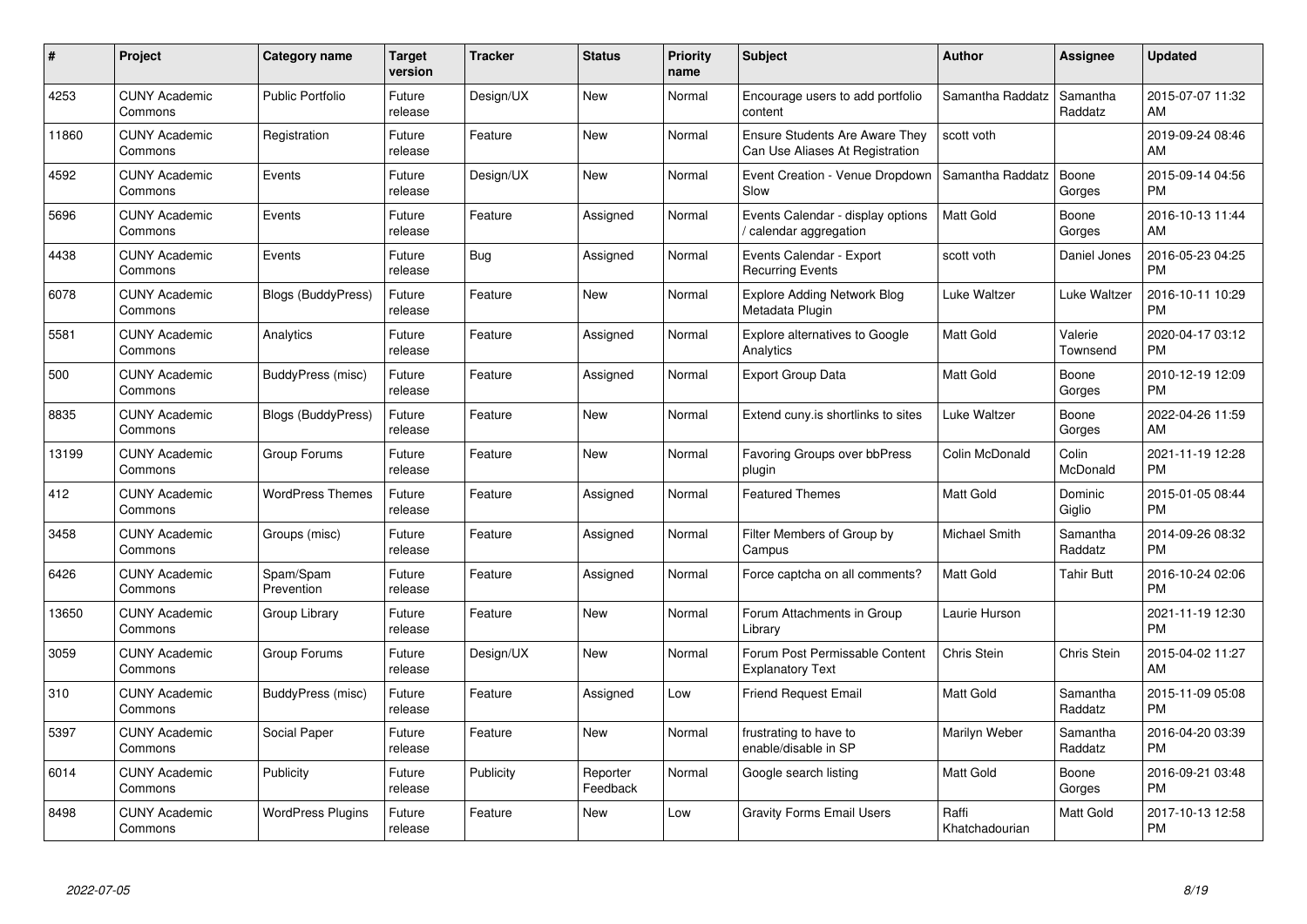| #     | <b>Project</b>                  | Category name              | Target<br>version | <b>Tracker</b> | <b>Status</b>        | <b>Priority</b><br>name | <b>Subject</b>                                                                    | <b>Author</b>       | Assignee            | <b>Updated</b>                |
|-------|---------------------------------|----------------------------|-------------------|----------------|----------------------|-------------------------|-----------------------------------------------------------------------------------|---------------------|---------------------|-------------------------------|
| 4481  | <b>CUNY Academic</b><br>Commons | Events                     | Future<br>release | Feature        | New                  | Normal                  | Group admins/mods should have<br>the ability to unlink an event from<br>the group | Boone Gorges        | Boone<br>Gorges     | 2017-04-24 03:53<br><b>PM</b> |
| 1544  | <b>CUNY Academic</b><br>Commons | Groups (misc)              | Future<br>release | Feature        | Reporter<br>Feedback | Normal                  | Group Filtering and Sorting                                                       | Matt Gold           | Chris Stein         | 2019-03-01 02:25<br><b>PM</b> |
| 308   | <b>CUNY Academic</b><br>Commons | Registration               | Future<br>release | Feature        | New                  | Normal                  | Group recommendations for<br>signup process                                       | Boone Gorges        | Samantha<br>Raddatz | 2015-11-09 05:07<br><b>PM</b> |
| 370   | <b>CUNY Academic</b><br>Commons | Registration               | Future<br>release | Feature        | Assigned             | High                    | <b>Guest Accounts</b>                                                             | Matt Gold           | Matt Gold           | 2015-04-09 09:33<br><b>PM</b> |
| 2013  | <b>CUNY Academic</b><br>Commons | <b>Public Portfolio</b>    | Future<br>release | Feature        | Assigned             | Low                     | Have Profile Privacy Options show<br>up only for filled-in fields                 | Matt Gold           | Boone<br>Gorges     | 2015-11-09 06:09<br><b>PM</b> |
| 11131 | <b>CUNY Academic</b><br>Commons |                            | Future<br>release | Feature        | Reporter<br>Feedback | Normal                  | <b>Image Annotation Plugins</b>                                                   | Laurie Hurson       |                     | 2019-02-26 11:33<br>AM        |
| 3048  | <b>CUNY Academic</b><br>Commons | <b>Public Portfolio</b>    | Future<br>release | Feature        | <b>New</b>           | Low                     | Images for rich text profile fields                                               | Boone Gorges        | Boone<br>Gorges     | 2014-02-19 12:56<br><b>PM</b> |
| 2832  | <b>CUNY Academic</b><br>Commons | <b>Public Portfolio</b>    | Future<br>release | Feature        | Assigned             | Normal                  | Improve interface for (not)<br>auto-linking profile fields                        | Boone Gorges        | Chris Stein         | 2015-01-05 08:52<br><b>PM</b> |
| 3770  | <b>CUNY Academic</b><br>Commons | <b>Public Portfolio</b>    | Future<br>release | Feature        | Assigned             | Normal                  | Improve Layout/Formatting of<br>Positions Area on Public Portfolios               | Matt Gold           | Chris Stein         | 2015-04-01 09:17<br><b>PM</b> |
| 12042 | <b>CUNY Academic</b><br>Commons | <b>Email Notifications</b> | Future<br>release | Feature        | <b>New</b>           | Normal                  | Improved error logging for BPGES<br>send queue                                    | <b>Boone Gorges</b> | Boone<br>Gorges     | 2021-11-19 12:25<br><b>PM</b> |
| 12091 | <b>CUNY Academic</b><br>Commons | <b>Group Files</b>         | Future<br>release | Feature        | New                  | Normal                  | Improved pre-upload file validation<br>for bp-group-documents                     | <b>Boone Gorges</b> | Boone<br>Gorges     | 2019-11-14 01:21<br><b>PM</b> |
| 11834 | <b>CUNY Academic</b><br>Commons | <b>Group Files</b>         | Future<br>release | Feature        | New                  | Normal                  | Improved tools for managing<br>group file folders                                 | Boone Gorges        | Sonja Leix          | 2019-09-06 03:55<br><b>PM</b> |
| 13358 | <b>CUNY Academic</b><br>Commons | Group Forums               | Future<br>release | Feature        | <b>New</b>           | Normal                  | Improved UI for group forum<br>threading settings                                 | Boone Gorges        | Raymond<br>Hoh      | 2021-11-19 12:27<br><b>PM</b> |
| 4903  | <b>CUNY Academic</b><br>Commons | Events                     | Future<br>release | Design/UX      | Assigned             | Normal                  | Improving visual appearance of<br>event calendars                                 | Matt Gold           | Boone<br>Gorges     | 2016-10-13 11:51<br>AM        |
| 435   | <b>CUNY Academic</b><br>Commons | BuddyPress (misc)          | Future<br>release | Feature        | Assigned             | Normal                  | Include Avatar Images in Forum<br>Post Notification Emails                        | Matt Gold           | Boone<br>Gorges     | 2010-12-08 12:40<br><b>PM</b> |
| 3536  | <b>CUNY Academic</b><br>Commons | My Commons                 | Future<br>release | Feature        | Assigned             | Normal                  | Infinite Scroll on My Commons<br>page                                             | <b>Matt Gold</b>    | Raymond<br>Hoh      | 2015-04-13 04:42<br><b>PM</b> |
| 9947  | <b>CUNY Academic</b><br>Commons | <b>WordPress Plugins</b>   | Future<br>release | Feature        | Reporter<br>Feedback | Normal                  | Install H5P quiz plugin                                                           | <b>Matt Gold</b>    | Boone<br>Gorges     | 2018-09-11 11:01<br>AM        |
| 3768  | <b>CUNY Academic</b><br>Commons | Public Portfolio           | Future<br>release | Feature        | Assigned             | Normal                  | Institutions/Past positions on<br>public portfolios                               | Matt Gold           | Boone<br>Gorges     | 2018-04-23 10:44<br>AM        |
| 1456  | <b>CUNY Academic</b><br>Commons | Group Invitations          | Future<br>release | Feature        | Reporter<br>Feedback | Low                     | Invite to Group Button from Profile<br>Field                                      | <b>Matt Gold</b>    | Samantha<br>Raddatz | 2015-11-09 05:59<br><b>PM</b> |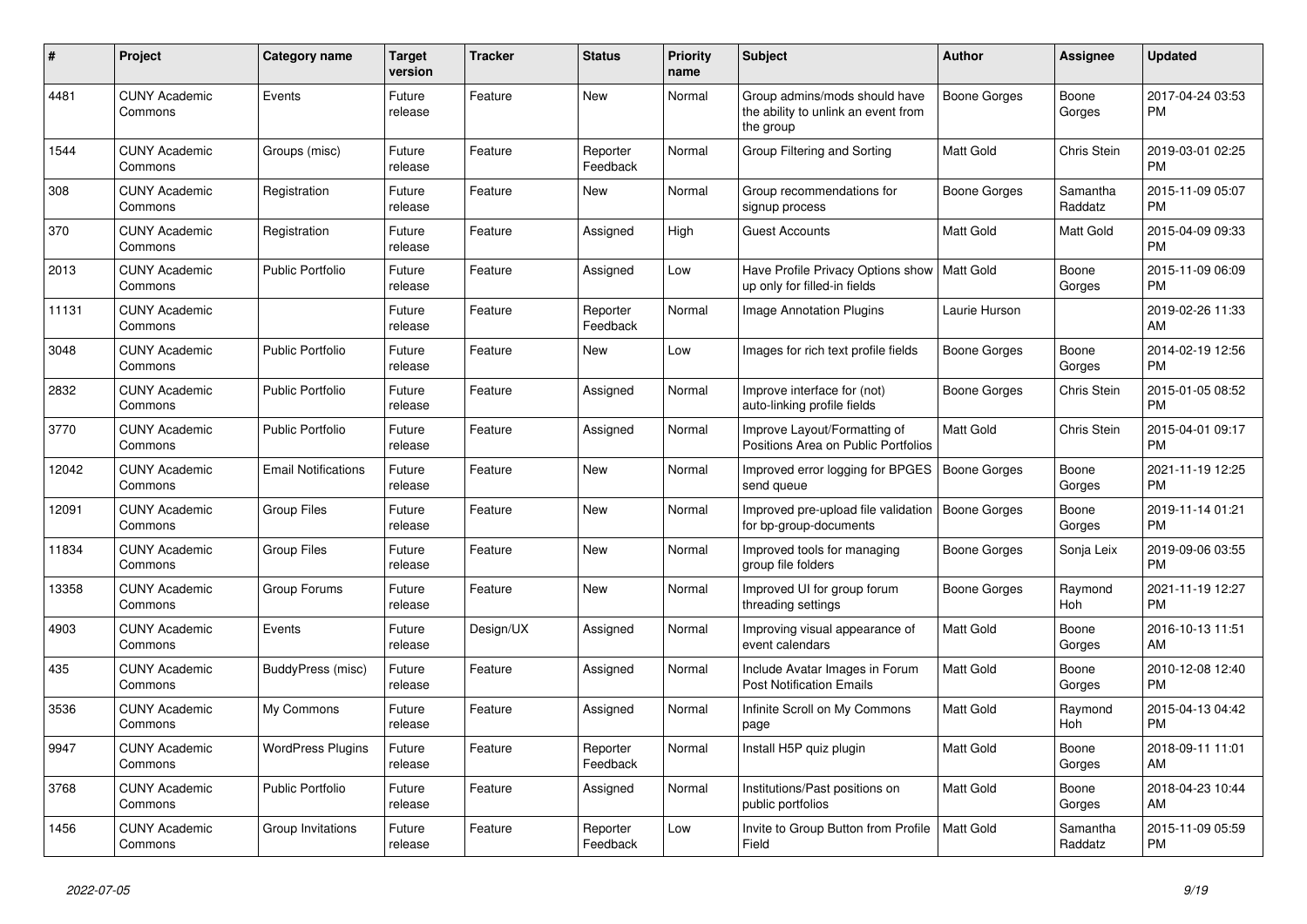| #     | <b>Project</b>                  | <b>Category name</b>     | <b>Target</b><br>version | <b>Tracker</b> | <b>Status</b>        | <b>Priority</b><br>name | <b>Subject</b>                                                                      | <b>Author</b>    | Assignee            | <b>Updated</b>                |
|-------|---------------------------------|--------------------------|--------------------------|----------------|----------------------|-------------------------|-------------------------------------------------------------------------------------|------------------|---------------------|-------------------------------|
| 13048 | <b>CUNY Academic</b><br>Commons | Shortcodes and<br>embeds | Future<br>release        | Feature        | New                  | Normal                  | Jupyter Notebooks support                                                           | Boone Gorges     |                     | 2020-07-14 11:46<br>AM        |
| 13370 | <b>CUNY Academic</b><br>Commons | Group Library            | Future<br>release        | Feature        | New                  | Normal                  | Library bulk deletion and folder<br>editing                                         | Colin McDonald   | Boone<br>Gorges     | 2020-10-13 10:41<br>AM        |
| 377   | <b>CUNY Academic</b><br>Commons | BuddyPress (misc)        | Future<br>release        | Feature        | Assigned             | Normal                  | Like buttons                                                                        | <b>Matt Gold</b> | Boone<br>Gorges     | 2010-11-16 05:13<br><b>PM</b> |
| 5268  | <b>CUNY Academic</b><br>Commons | Group Forums             | Future<br>release        | <b>Bug</b>     | Assigned             | Normal                  | Long-time to post to multiple<br>groups                                             | Luke Waltzer     | Daniel Jones        | 2016-09-07 06:31<br><b>PM</b> |
| 8900  | <b>CUNY Academic</b><br>Commons | Accessibility            | Future<br>release        | Feature        | Assigned             | Normal                  | Look into tools to enforce<br>accessibility in WP environment                       | Matt Gold        | Boone<br>Gorges     | 2022-04-26 11:59<br>AM        |
| 11531 | <b>CUNY Academic</b><br>Commons | Events                   | Future<br>release        | Feature        | New                  | Normal                  | Main Events calendar should<br>include non-public events that<br>user has access to | scott voth       | Boone<br>Gorges     | 2019-06-11 10:00<br>AM        |
| 1422  | <b>CUNY Academic</b><br>Commons | <b>BuddyPress Docs</b>   | Future<br>release        | Feature        | Assigned             | Normal                  | Make "created Doc" activity icons<br>non-mini                                       | Boone Gorges     | Boone<br>Gorges     | 2015-11-09 05:48<br><b>PM</b> |
| 6389  | <b>CUNY Academic</b><br>Commons | <b>BuddyPress Docs</b>   | Future<br>release        | Feature        | New                  | Low                     | Make Discussion Area Visible<br>When Editing a Doc                                  | Luke Waltzer     | Boone<br>Gorges     | 2016-10-21 04:16<br><b>PM</b> |
| 7115  | <b>CUNY Academic</b><br>Commons | Groups (misc)            | Future<br>release        | Feature        | Reporter<br>Feedback | Normal                  | make licensing info clear during<br>group creation                                  | <b>Matt Gold</b> | Raymond<br>Hoh      | 2020-12-08 11:32<br>AM        |
| 58    | <b>CUNY Academic</b><br>Commons | BuddyPress (misc)        | Future<br>release        | Feature        | Assigned             | Low                     | Make member search sortable by<br>last name                                         | Roberta Brody    | Boone<br>Gorges     | 2010-08-26 02:38<br><b>PM</b> |
| 5050  | <b>CUNY Academic</b><br>Commons | Social Paper             | Future<br>release        | Feature        | New                  | Low                     | Making comments visible in SP<br>editing mode (SP suggestion #1)                    | Marilyn Weber    | Samantha<br>Raddatz | 2019-09-17 11:10<br><b>PM</b> |
| 14496 | <b>CUNY Academic</b><br>Commons | Domain Mapping           | Future<br>release        | Bug            | New                  | Normal                  | Mapped domain SSO uses<br>third-party cookies                                       | Raymond Hoh      | Raymond<br>Hoh      | 2021-05-24 04:03<br><b>PM</b> |
| 1983  | <b>CUNY Academic</b><br>Commons | Home Page                | Future<br>release        | Feature        | Assigned             | Low                     | Media Library integration with<br>Featured Content plugin                           | Boone Gorges     | Dominic<br>Giglio   | 2014-03-17 10:34<br>AM        |
| 585   | <b>CUNY Academic</b><br>Commons | Group Forums             | Future<br>release        | Feature        | Assigned             | Normal                  | Merge Forum Topics                                                                  | Sarah Morgano    | Boone<br>Gorges     | 2011-07-06 04:11<br><b>PM</b> |
| 11392 | <b>CUNY Academic</b><br>Commons |                          | Future<br>release        | Bug            | New                  | Normal                  | Migrate users away from<br><b>StatPress</b>                                         | Boone Gorges     |                     | 2019-04-23 03:53<br><b>PM</b> |
| 3580  | <b>CUNY Academic</b><br>Commons | Group Blogs              | Future<br>release        | Feature        | <b>New</b>           | Normal                  | Multiple blogs per group                                                            | Boone Gorges     | Boone<br>Gorges     | 2018-02-20 02:02<br><b>PM</b> |
| 3517  | <b>CUNY Academic</b><br>Commons | My Commons               | Future<br>release        | Feature        | Assigned             | Normal                  | Mute/Unmute My Commons<br>updates                                                   | <b>Matt Gold</b> | Raymond<br>Hoh      | 2015-11-09 01:19<br><b>PM</b> |
| 4535  | <b>CUNY Academic</b><br>Commons | My Commons               | Future<br>release        | Bug            | New                  | Low                     | My Commons filter issue                                                             | scott voth       | Raymond<br>Hoh      | 2015-09-01 11:17<br>AM        |
| 5225  | <b>CUNY Academic</b><br>Commons | Registration             | Future<br>release        | Feature        | Assigned             | Normal                  | On-boarding Issues                                                                  | Luke Waltzer     | Samantha<br>Raddatz | 2016-02-12 02:58<br><b>PM</b> |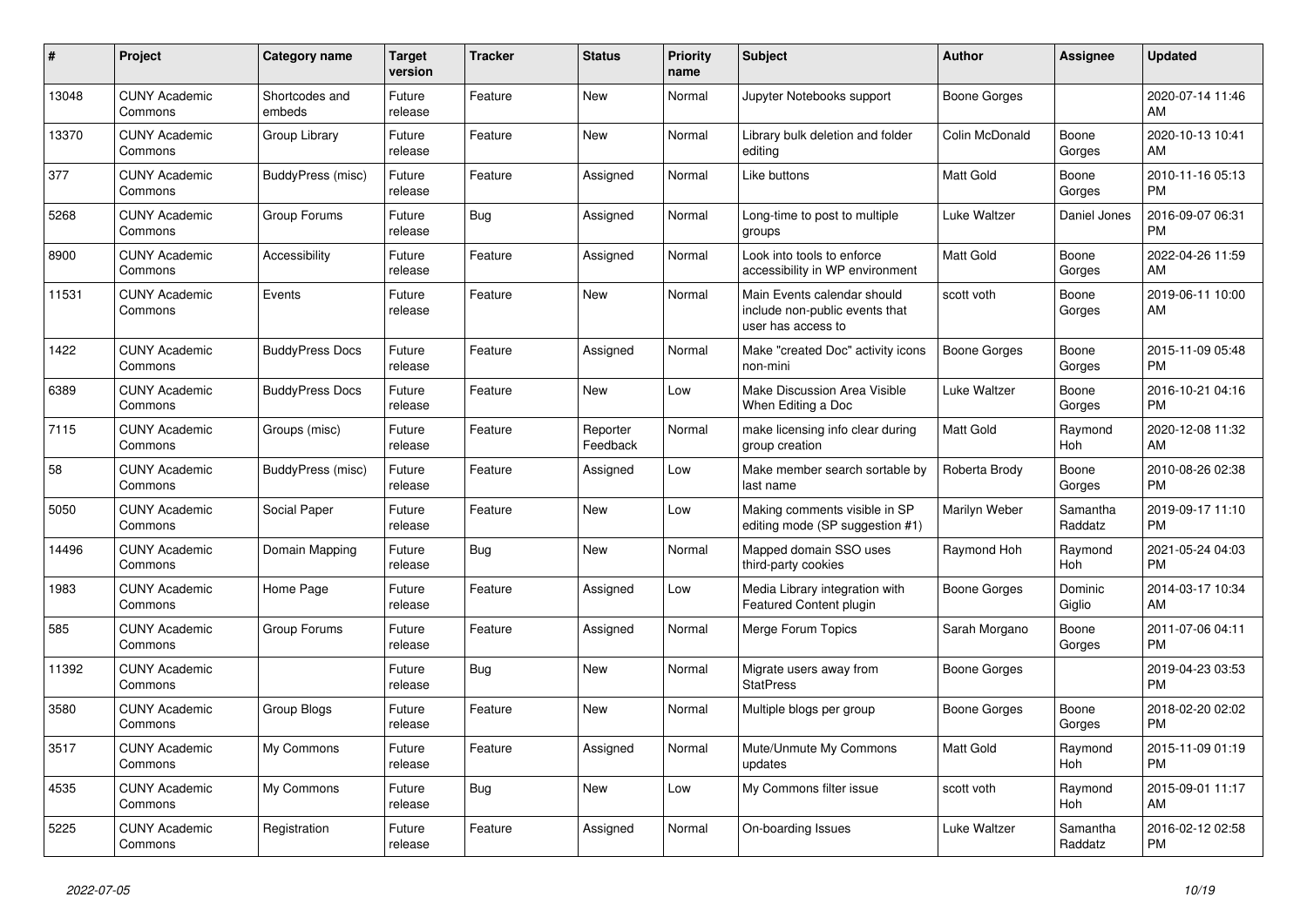| $\#$  | Project                         | <b>Category name</b>        | Target<br>version | <b>Tracker</b> | <b>Status</b>        | Priority<br>name | <b>Subject</b>                                                  | <b>Author</b>           | <b>Assignee</b>     | <b>Updated</b>                |
|-------|---------------------------------|-----------------------------|-------------------|----------------|----------------------|------------------|-----------------------------------------------------------------|-------------------------|---------------------|-------------------------------|
| 10354 | <b>CUNY Academic</b><br>Commons | <b>Public Portfolio</b>     | Future<br>release | Feature        | <b>New</b>           | Normal           | Opt out of Having a Profile Page                                | scott voth              | Chris Stein         | 2020-05-12 10:43<br>AM        |
| 3002  | <b>CUNY Academic</b><br>Commons | Search                      | Future<br>release | Feature        | Assigned             | Normal           | Overhaul CAC search by using<br>external search appliance       | Boone Gorges            | Boone<br>Gorges     | 2020-07-15 03:05<br><b>PM</b> |
| 11971 | <b>CUNY Academic</b><br>Commons | <b>Email Notifications</b>  | Future<br>release | Bug            | Reporter<br>Feedback | Low              | Pictures obscured in emailed post<br>notifications              | Marilyn Weber           | Raymond<br>Hoh      | 2019-11-21 01:14<br><b>PM</b> |
| 1562  | <b>CUNY Academic</b><br>Commons | <b>WordPress Plugins</b>    | Future<br>release | Feature        | Assigned             | Low              | Play with NYT Collaborative<br><b>Authoring Tool</b>            | <b>Matt Gold</b>        | Boone<br>Gorges     | 2015-01-05 08:47<br><b>PM</b> |
| 11788 | <b>CUNY Academic</b><br>Commons | <b>WordPress Plugins</b>    | Future<br>release | Support        | Reporter<br>Feedback | Normal           | Plugin Request - Browse Aloud                                   | scott voth              |                     | 2019-09-24 08:42<br>AM        |
| 10659 | <b>CUNY Academic</b><br>Commons | Group Forums                | Future<br>release | Feature        | Assigned             | Normal           | Post to multiple groups via email                               | <b>Matt Gold</b>        | Raymond<br>Hoh      | 2018-11-15 12:54<br>AM        |
| 3090  | <b>CUNY Academic</b><br>Commons | Twitter page                | Future<br>release | Feature        | Assigned             | Normal           | Prevent Retweets from showing<br>up on Commons twitter page     | Matt Gold               | <b>Tahir Butt</b>   | 2016-10-24 11:31<br>AM        |
| 10580 | <b>CUNY Academic</b><br>Commons | Information<br>Architecture | Future<br>release | Design/UX      | <b>New</b>           | Normal           | Primary nav item review                                         | Boone Gorges            | Sara Cannon         | 2022-06-28 01:29<br><b>PM</b> |
| 2325  | <b>CUNY Academic</b><br>Commons | BuddyPress (misc)           | Future<br>release | Feature        | Assigned             | Low              | Profile should have separate fields<br>for first/last names     | local admin             | Boone<br>Gorges     | 2015-11-09 06:09<br><b>PM</b> |
| 4622  | <b>CUNY Academic</b><br>Commons | <b>Public Portfolio</b>     | Future<br>release | Design/UX      | New                  | Normal           | <b>Profile Visibility Settings</b>                              | Samantha Raddatz        | Samantha<br>Raddatz | 2015-09-21 12:18<br><b>PM</b> |
| 5316  | <b>CUNY Academic</b><br>Commons | <b>User Experience</b>      | Future<br>release | Feature        | Assigned             | Normal           | Prompt user email address<br>updates                            | Matt Gold               | Stephen Real        | 2016-12-21 03:30<br><b>PM</b> |
| 658   | <b>CUNY Academic</b><br>Commons | <b>WordPress Plugins</b>    | Future<br>release | Feature        | Assigned             | Normal           | Rebulid Sitewide Tag Suggestion                                 | <b>Matt Gold</b>        | Boone<br>Gorges     | 2015-01-05 08:47<br><b>PM</b> |
| 653   | <b>CUNY Academic</b><br>Commons | Group Blogs                 | Future<br>release | Feature        | Assigned             | Normal           | Redesign Integration of Groups<br>and Blogs                     | Matt Gold               | Samantha<br>Raddatz | 2015-11-09 05:40<br><b>PM</b> |
| 8836  | <b>CUNY Academic</b><br>Commons | <b>Blogs (BuddyPress)</b>   | Future<br>release | Feature        | Assigned             | Normal           | Redesign site launch process                                    | <b>Matt Gold</b>        | Boone<br>Gorges     | 2019-10-03 02:49<br><b>PM</b> |
| 2881  | <b>CUNY Academic</b><br>Commons | <b>Public Portfolio</b>     | Future<br>release | Feature        | Assigned             | Normal           | Redesign the UX for Profiles                                    | Chris Stein             | <b>Chris Stein</b>  | 2016-10-13 12:45<br><b>PM</b> |
| 1888  | <b>CUNY Academic</b><br>Commons | Home Page                   | Future<br>release | Feature        | Assigned             | Normal           | Refactor BP MPO Activity Filter to<br>support proper pagination | Sarah Morgano           | Boone<br>Gorges     | 2014-05-01 07:11<br><b>PM</b> |
| 10380 | <b>CUNY Academic</b><br>Commons | WordPress (misc)            | Future<br>release | Feature        | In Progress          | Normal           | Remove blacklisted plugins                                      | Boone Gorges            |                     | 2022-04-26 12:00<br><b>PM</b> |
| 5826  | <b>CUNY Academic</b><br>Commons | <b>WordPress Plugins</b>    | Future<br>release | Support        | Reporter<br>Feedback | Normal           | <b>Remove Subscription Options</b><br>plugin from directory     | Sarah Morgano           | Sarah<br>Morgano    | 2016-10-21 04:14<br><b>PM</b> |
| 4388  | CUNY Academic<br>Commons        | WordPress (misc)            | Future<br>release | Bug            | Assigned             | Normal           | Repeated request for<br>authentication.                         | Alice.Lynn<br>McMichael | Raymond<br>Hoh      | 2015-08-11 07:35<br><b>PM</b> |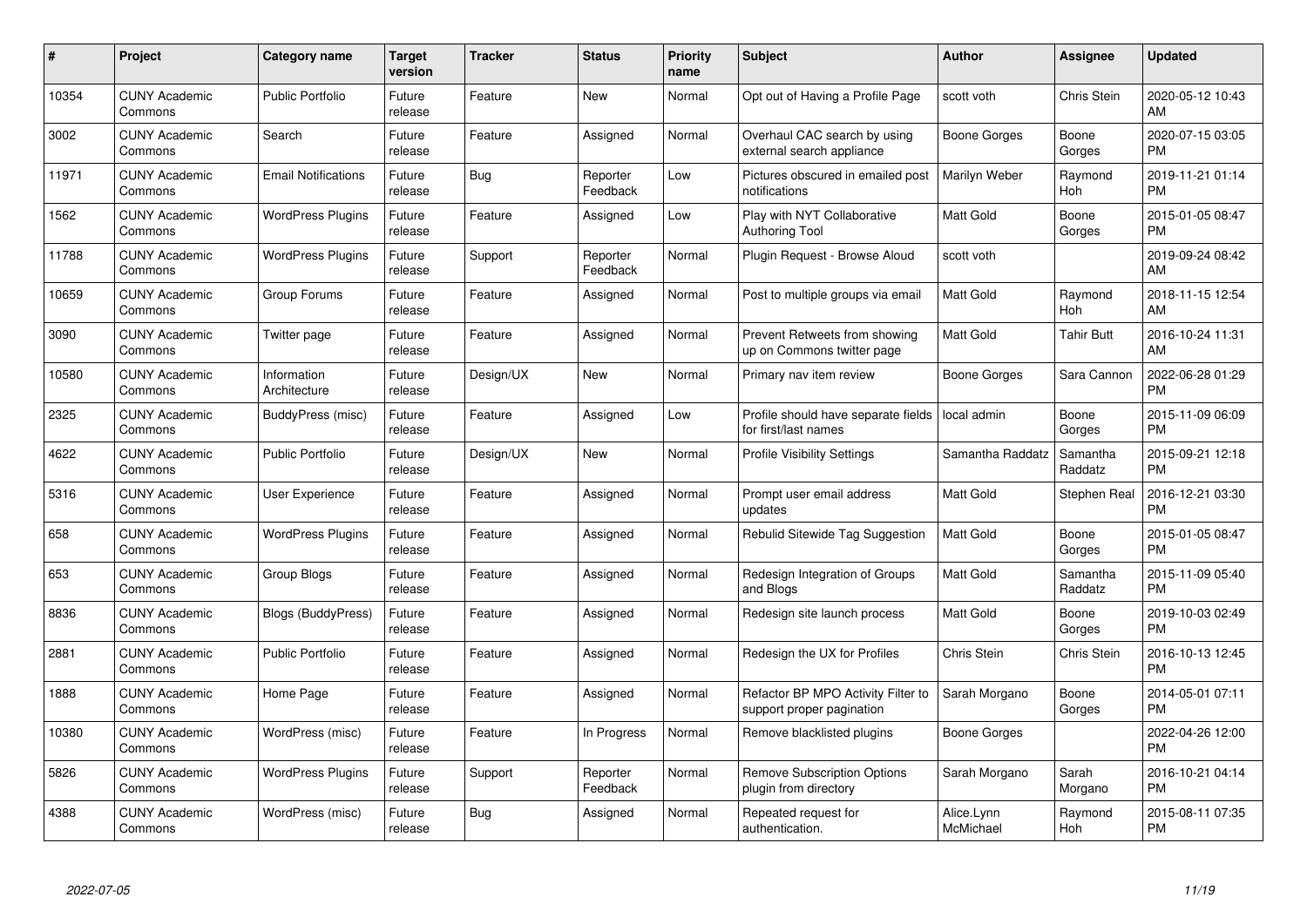| #     | <b>Project</b>                  | Category name              | <b>Target</b><br>version | <b>Tracker</b> | <b>Status</b>        | <b>Priority</b><br>name | <b>Subject</b>                                                                            | <b>Author</b>    | Assignee            | <b>Updated</b>                |
|-------|---------------------------------|----------------------------|--------------------------|----------------|----------------------|-------------------------|-------------------------------------------------------------------------------------------|------------------|---------------------|-------------------------------|
| 1105  | <b>CUNY Academic</b><br>Commons | WordPress (misc)           | Future<br>release        | Feature        | Assigned             | Normal                  | Rephrase Blog Privacy Options                                                             | <b>Matt Gold</b> | Samantha<br>Raddatz | 2015-11-09 06:19<br><b>PM</b> |
| 3577  | <b>CUNY Academic</b><br>Commons | My Commons                 | Future<br>release        | Design/UX      | Assigned             | Normal                  | Replies to items in My Commons                                                            | <b>Matt Gold</b> | Raymond<br>Hoh      | 2015-04-09 05:19<br><b>PM</b> |
| 5282  | <b>CUNY Academic</b><br>Commons | Social Paper               | Future<br>release        | Bug            | <b>New</b>           | Normal                  | Replying via email directs to paper<br>but not individual comment.                        | Marilyn Weber    | Raymond<br>Hoh      | 2016-03-02 01:48<br><b>PM</b> |
| 3475  | <b>CUNY Academic</b><br>Commons | Events                     | Future<br>release        | Feature        | Assigned             | Normal                  | Request to add plugin to<br>streamline room<br>booking/appointment booking                | Naomi Barrettara | Boone<br>Gorges     | 2014-12-01 05:14<br><b>PM</b> |
| 2610  | <b>CUNY Academic</b><br>Commons | Group Invitations          | Future<br>release        | Feature        | Assigned             | Low                     | Request: Custom invitation<br>message to group invites                                    | local admin      | Boone<br>Gorges     | 2015-11-09 06:13<br><b>PM</b> |
| 15604 | <b>CUNY Academic</b><br>Commons | <b>Email Notifications</b> | Future<br>release        | Feature        | Assigned             | Normal                  | Restructure Commons Group<br>Digest Email Messages                                        | <b>Matt Gold</b> | Boone<br>Gorges     | 2022-05-26 10:45<br>AM        |
| 3759  | <b>CUNY Academic</b><br>Commons | WordPress (misc)           | Future<br>release        | Feature        | Assigned             | Normal                  | Review Interface for Adding Users<br>to Blogs                                             | <b>Matt Gold</b> | Boone<br>Gorges     | 2015-03-24 05:52<br><b>PM</b> |
| 5053  | <b>CUNY Academic</b><br>Commons | Social Paper               | Future<br>release        | Feature        | New                  | Low                     | Scrollable menu to add readers<br>(SP suggestion #4)                                      | Marilyn Weber    | Samantha<br>Raddatz | 2016-04-21 05:21<br><b>PM</b> |
| 5052  | <b>CUNY Academic</b><br>Commons | Social Paper               | Future<br>release        | Feature        | New                  | Low                     | Sentence by sentence or line by<br>line comments (SP suggestion #3)                       | Marilyn Weber    | Boone<br>Gorges     | 2016-02-11 10:24<br><b>PM</b> |
| 1508  | <b>CUNY Academic</b><br>Commons | WordPress (misc)           | Future<br>release        | Feature        | Assigned             | Normal                  | Share login cookies across<br>mapped domains                                              | Boone Gorges     | Boone<br>Gorges     | 2012-07-02 12:12<br><b>PM</b> |
| 6356  | <b>CUNY Academic</b><br>Commons | <b>WordPress Plugins</b>   | Future<br>release        | Bug            | Reporter<br>Feedback | Low                     | Should Subscribe2 be<br>deprecated?                                                       | Luke Waltzer     |                     | 2017-03-20 12:20<br><b>PM</b> |
| 1423  | <b>CUNY Academic</b><br>Commons | BuddyPress (misc)          | Future<br>release        | Feature        | Assigned             | Low                     | Show an avatar for pingback<br>comment activity items                                     | Boone Gorges     | <b>Tahir Butt</b>   | 2016-10-24 12:03<br><b>PM</b> |
| 4661  | <b>CUNY Academic</b><br>Commons | User Experience            | Future<br>release        | Bug            | Assigned             | Normal                  | <b>Simplify Events text</b>                                                               | <b>Matt Gold</b> | Samantha<br>Raddatz | 2015-10-02 09:06<br><b>PM</b> |
| 7022  | <b>CUNY Academic</b><br>Commons | Announcements              | Future<br>release        | Bug            | New                  | Normal                  | Sitewide announcements should<br>be displayed on, and dismissable<br>from, mapped domains | Boone Gorges     | Boone<br>Gorges     | 2018-03-22 10:18<br>AM        |
| 7981  | <b>CUNY Academic</b><br>Commons | Social Paper               | Future<br>release        | Bug            | <b>New</b>           | Normal                  | Social Paper comments should<br>not go to spam                                            | Luke Waltzer     | Boone<br>Gorges     | 2018-04-16 03:52<br><b>PM</b> |
| 5205  | <b>CUNY Academic</b><br>Commons | Social Paper               | Future<br>release        | Feature        | <b>New</b>           | Normal                  | Social Paper folders                                                                      | Marilyn Weber    |                     | 2016-02-11 10:24<br><b>PM</b> |
| 7663  | <b>CUNY Academic</b><br>Commons | Social Paper               | Future<br>release        | Bug            | <b>New</b>           | Normal                  | Social Paper notifications not<br>formatted correctly on secondary<br>sites               | Boone Gorges     | Boone<br>Gorges     | 2018-04-16 03:52<br><b>PM</b> |
| 1744  | <b>CUNY Academic</b><br>Commons | <b>BuddyPress Docs</b>     | Future<br>release        | Feature        | Assigned             | Normal                  | Spreadsheet-style Docs                                                                    | Boone Gorges     | Boone<br>Gorges     | 2015-11-09 06:13<br><b>PM</b> |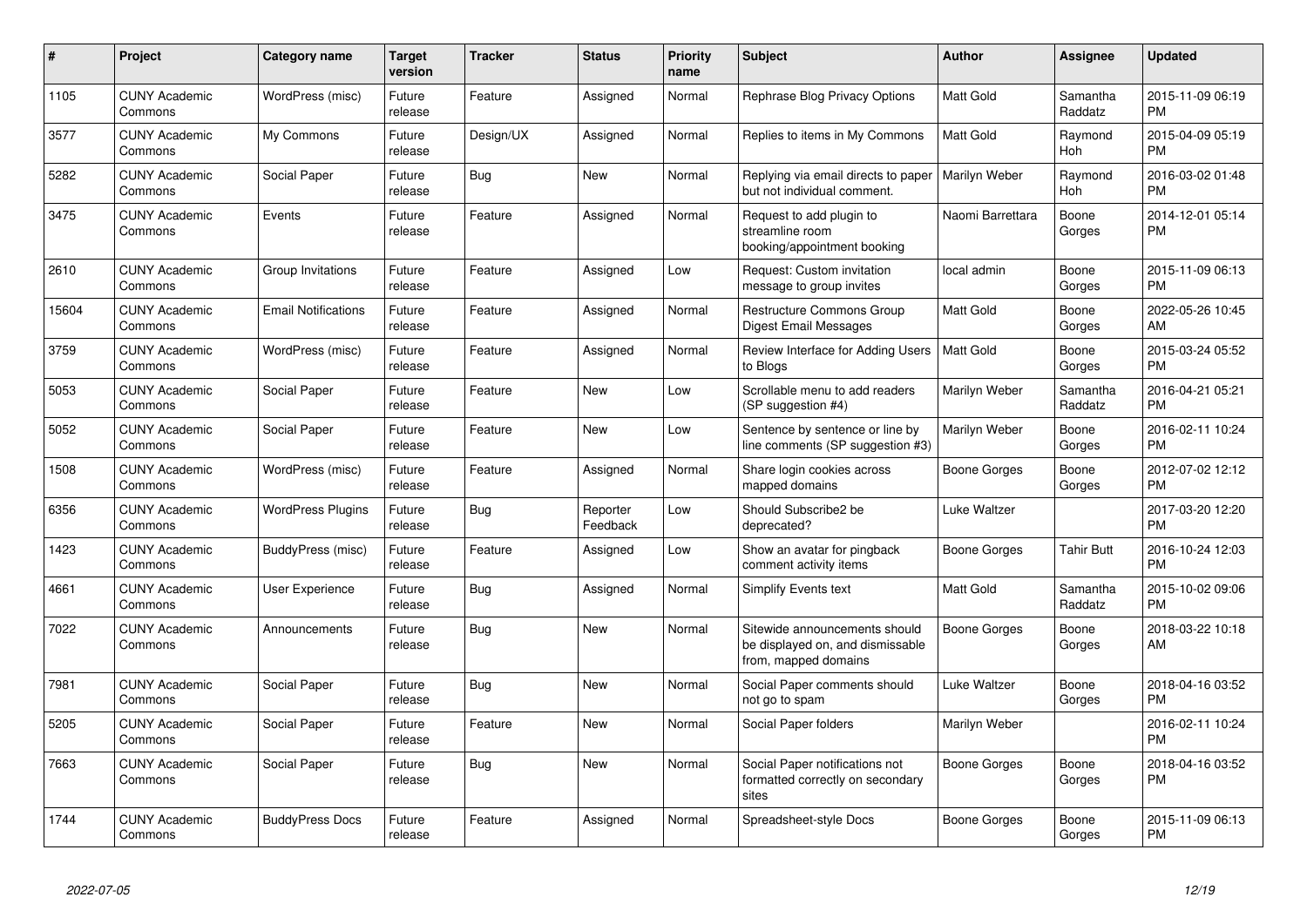| #     | <b>Project</b>                  | Category name            | <b>Target</b><br>version | <b>Tracker</b> | <b>Status</b>        | <b>Priority</b><br>name | <b>Subject</b>                                                                                               | <b>Author</b>       | Assignee           | <b>Updated</b>                |
|-------|---------------------------------|--------------------------|--------------------------|----------------|----------------------|-------------------------|--------------------------------------------------------------------------------------------------------------|---------------------|--------------------|-------------------------------|
| 860   | <b>CUNY Academic</b><br>Commons | Design                   | Future<br>release        | Design/UX      | Assigned             | Normal                  | <b>Standardize Button Treatment</b><br><b>Across the Commons</b>                                             | Chris Stein         | Chris Stein        | 2014-05-01 09:45<br>AM        |
| 11024 | <b>CUNY Academic</b><br>Commons | WordPress (misc)         | Future<br>release        | Bug            | <b>New</b>           | Normal                  | Subsites should not show "you<br>should update your .htaccess<br>now" notice after permalink setting<br>save | <b>Boone Gorges</b> |                    | 2019-01-28 01:35<br><b>PM</b> |
| 9028  | <b>CUNY Academic</b><br>Commons | Onboarding               | Future<br>release        | Feature        | Assigned             | Normal                  | suggest groups to new members<br>during the registration process                                             | <b>Matt Gold</b>    | Chris Stein        | 2018-10-24 12:34<br><b>PM</b> |
| 9720  | <b>CUNY Academic</b><br>Commons | Authentication           | Future<br>release        | Feature        | <b>New</b>           | Normal                  | The Commons should be an<br>oAuth provider                                                                   | <b>Boone Gorges</b> |                    | 2019-03-01 02:04<br><b>PM</b> |
| 8901  | <b>CUNY Academic</b><br>Commons | Accessibility            | Future<br>release        | Feature        | Assigned             | Normal                  | Theme analysis for accessibility                                                                             | <b>Matt Gold</b>    | Boone<br>Gorges    | 2022-04-26 11:59<br>AM        |
| 8211  | <b>CUNY Academic</b><br>Commons | <b>WordPress Themes</b>  | Future<br>release        | Feature        | <b>New</b>           | Normal                  | Theme Suggestions: Material<br>Design-Inspired Themes                                                        | Margaret Galvan     | Margaret<br>Galvan | 2017-08-07 02:48<br><b>PM</b> |
| 519   | <b>CUNY Academic</b><br>Commons | <b>BuddyPress Docs</b>   | Future<br>release        | Feature        | Assigned             | Low                     | TOC for individual docs - for new<br>BP "wiki-like" plugin                                                   | scott voth          | Boone<br>Gorges    | 2015-11-09 05:54<br><b>PM</b> |
| 12446 | <b>CUNY Academic</b><br>Commons | Groups (misc)            | Future<br>release        | Feature        | Reporter<br>Feedback | Normal                  | Toggle default site to group forum<br>posting                                                                | Laurie Hurson       | Laurie Hurson      | 2020-03-10 11:57<br>AM        |
| 11843 | <b>CUNY Academic</b><br>Commons | WordPress (misc)         | Future<br>release        | Design/UX      | <b>New</b>           | Normal                  | Tweaking the Gutenberg Editor<br>Interface                                                                   | Laurie Hurson       |                    | 2022-04-26 12:00<br><b>PM</b> |
| 9926  | <b>CUNY Academic</b><br>Commons | <b>WordPress Plugins</b> | Future<br>release        | Bug            | New                  | Normal                  | twitter-mentions-as-comments<br>cron jobs can run long                                                       | Boone Gorges        | Boone<br>Gorges    | 2018-10-24 12:34<br><b>PM</b> |
| 1460  | <b>CUNY Academic</b><br>Commons | Analytics                | Future<br>release        | Feature        | Assigned             | Normal                  | <b>Update System Report</b>                                                                                  | <b>Brian Foote</b>  | Boone<br>Gorges    | 2015-11-09 06:13<br><b>PM</b> |
| 10368 | <b>CUNY Academic</b><br>Commons |                          | Future<br>release        | Feature        | Assigned             | Normal                  | Use ORCID data to populate<br>academic profile page                                                          | Stephen Francoeu    | Boone<br>Gorges    | 2018-09-25 01:53<br><b>PM</b> |
| 1192  | <b>CUNY Academic</b><br>Commons | <b>Group Files</b>       | Future<br>release        | Feature        | Assigned             | Low                     | When posting group files, allow<br>users to add a category without<br>saving                                 | <b>Matt Gold</b>    | Raymond<br>Hoh     | 2015-11-09 05:53<br><b>PM</b> |
| 3691  | <b>CUNY Academic</b><br>Commons | <b>WordPress Plugins</b> | Future<br>release        | Bug            | <b>New</b>           | Normal                  | <b>WPMU Domain Mapping</b><br>Debugging on cdev                                                              | Raymond Hoh         | Matt Gold          | 2014-12-12 09:04<br>AM        |
| 5234  | <b>CUNY Academic</b><br>Commons | Membership               | Future<br>release        | Feature        | Assigned             | Normal                  | Write Unconfirmed patch for WP                                                                               | Boone Gorges        | Boone<br>Gorges    | 2016-10-24 11:18<br>AM        |
| 12741 | <b>CUNY Academic</b><br>Commons | <b>WordPress Plugins</b> | Not tracked              | Support        | Reporter<br>Feedback | Normal                  | Tableau Public Viz Block                                                                                     | Marilyn Weber       | Raymond<br>Hoh     | 2020-05-12 11:00<br>AM        |
| 6671  | <b>CUNY Academic</b><br>Commons | Reply By Email           | Not tracked              | <b>Bug</b>     | Assigned             | Normal                  | "Post too often" RBE error<br>message                                                                        | <b>Matt Gold</b>    | Raymond<br>Hoh     | 2016-11-11 09:55<br>AM        |
| 12352 | <b>CUNY Academic</b><br>Commons |                          | Not tracked              | Support        | <b>New</b>           | Normal                  | "posts list" page builder block<br>option                                                                    | Marilyn Weber       |                    | 2020-02-03 01:29<br><b>PM</b> |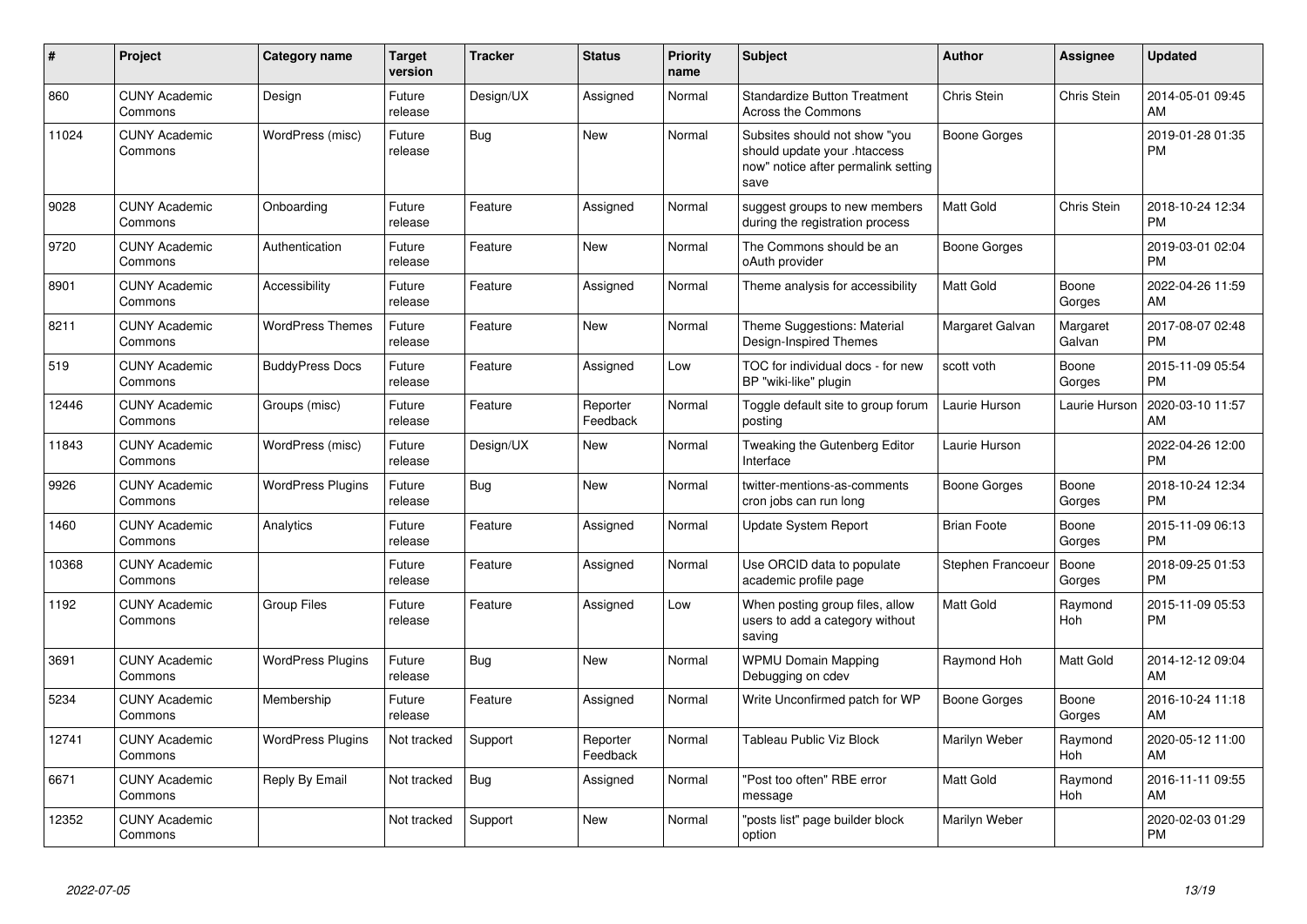| #     | <b>Project</b>                  | Category name            | <b>Target</b><br>version | <b>Tracker</b> | <b>Status</b>        | <b>Priority</b><br>name | <b>Subject</b>                                                                       | <b>Author</b>        | Assignee              | <b>Updated</b>                |
|-------|---------------------------------|--------------------------|--------------------------|----------------|----------------------|-------------------------|--------------------------------------------------------------------------------------|----------------------|-----------------------|-------------------------------|
| 14983 | <b>CUNY Academic</b><br>Commons | WordPress (misc)         | Not tracked              | Support        | Reporter<br>Feedback | Normal                  | "Read More" tag not working                                                          | Rebecca Krisel       | Raymond<br><b>Hoh</b> | 2021-11-23 01:17<br><b>PM</b> |
| 10769 | <b>CUNY Academic</b><br>Commons | <b>WordPress Themes</b>  | Not tracked              | Bug            | Reporter<br>Feedback | Normal                  | 2011 Theme Sidebar                                                                   | Mark Webb            |                       | 2018-12-04 04:09<br><b>PM</b> |
| 9729  | <b>CUNY Academic</b><br>Commons | <b>SEO</b>               | Not tracked              | Support        | New                  | Normal                  | 503 Errors showing on<br>newlaborforum.cuny.edu                                      | Diane Krauthamer     | Raymond<br>Hoh        | 2018-05-22 04:48<br><b>PM</b> |
| 11848 | <b>CUNY Academic</b><br>Commons |                          | Not tracked              | Support        | Hold                 | Normal                  | a Dean of Faculty wants to share<br>a large file                                     | Marilyn Weber        |                       | 2019-09-24 08:44<br>AM        |
| 13034 | <b>CUNY Academic</b><br>Commons |                          | Not tracked              | Support        | Reporter<br>Feedback | Normal                  | a site is asking people to join the<br>Commons to get a download                     | Marilyn Weber        |                       | 2020-07-12 07:23<br>AM        |
| 13255 | <b>CUNY Academic</b><br>Commons |                          | Not tracked              | Support        | Reporter<br>Feedback | Normal                  | Accessibility problems                                                               | Marilyn Weber        |                       | 2020-09-01 05:48<br><b>PM</b> |
| 14504 | <b>CUNY Academic</b><br>Commons |                          | Not tracked              | Publicity      | Reporter<br>Feedback | Normal                  | Adding showcases to home page<br>menu                                                | Laurie Hurson        | Boone<br>Gorges       | 2022-01-19 03:26<br><b>PM</b> |
| 11393 | <b>CUNY Academic</b><br>Commons |                          | Not tracked              | Publicity      | <b>New</b>           | Normal                  | After 1.15 release, ceate a hero<br>slide and post about adding a site<br>to a group | scott voth           | Patrick<br>Sweeney    | 2019-05-14 10:32<br>AM        |
| 15176 | <b>CUNY Academic</b><br>Commons |                          | Not tracked              | Support        | Reporter<br>Feedback | Normal                  | Archiving Q Writing & Old<br>Wordpress Sites on the Commons                          | Laurie Hurson        |                       | 2022-02-08 10:28<br>AM        |
| 11787 | <b>CUNY Academic</b><br>Commons |                          | Not tracked              | Support        | Reporter<br>Feedback | Normal                  | automated comments notifications<br>on ZenDesk                                       | <b>Marilyn Weber</b> |                       | 2019-08-26 06:18<br><b>PM</b> |
| 15923 | <b>CUNY Academic</b><br>Commons |                          | Not tracked              | Feature        | Reporter<br>Feedback | Normal                  | <b>Bellows Plugin Adjustments</b>                                                    | Laurie Hurson        |                       | 2022-04-20 10:10<br>AM        |
| 12911 | <b>CUNY Academic</b><br>Commons |                          | Not tracked              | Feature        | New                  | Normal                  | Block access to xmlrpc.php based<br>on User-Agent                                    | Boone Gorges         | Boone<br>Gorges       | 2020-06-09 05:12<br><b>PM</b> |
| 11415 | <b>CUNY Academic</b><br>Commons | <b>WordPress Plugins</b> | Not tracked              | Bug            | Reporter<br>Feedback | Normal                  | <b>Blog Subscriptions in Jetpack</b>                                                 | Laurie Hurson        |                       | 2019-05-14 10:34<br>AM        |
| 13975 | <b>CUNY Academic</b><br>Commons | Social Paper             | Not tracked              | Support        | Reporter<br>Feedback | Normal                  | can't approve comments on Social<br>Paper paper                                      | Marilyn Weber        |                       | 2021-02-12 09:33<br>AM        |
| 11624 | <b>CUNY Academic</b><br>Commons | WordPress (misc)         | Not tracked              | Support        | New                  | Normal                  | Change pages into posts or swap<br>database for a Commons site?                      | Stephen Klein        | Raymond<br>Hoh        | 2019-07-09 11:04<br>AM        |
| 10657 | <b>CUNY Academic</b><br>Commons |                          | Not tracked              | Support        | Reporter<br>Feedback | Normal                  | child theme problems                                                                 | Marilyn Weber        |                       | 2018-11-08 01:19<br><b>PM</b> |
| 14994 | <b>CUNY Academic</b><br>Commons | cdev.gc.cuny.edu         | Not tracked              | Support        | In Progress          | Normal                  | Clear Cache on CDEV                                                                  | scott voth           | Raymond<br>Hoh        | 2021-12-07 03:51<br><b>PM</b> |
| 9346  | <b>CUNY Academic</b><br>Commons | WordPress (misc)         | Not tracked              | Bug            | New                  | Normal                  | Clone cetls.bmcc.cuny.edu for<br>development                                         | Owen Roberts         | Raymond<br>Hoh        | 2018-03-06 05:35<br><b>PM</b> |
| 11449 | <b>CUNY Academic</b><br>Commons | WordPress - Media        | Not tracked              | Support        | Reporter<br>Feedback | Normal                  | Cloning Media Library for JITP<br>from Staging to Production Site                    | Patrick DeDauw       | Boone<br>Gorges       | 2019-05-13 12:00<br><b>PM</b> |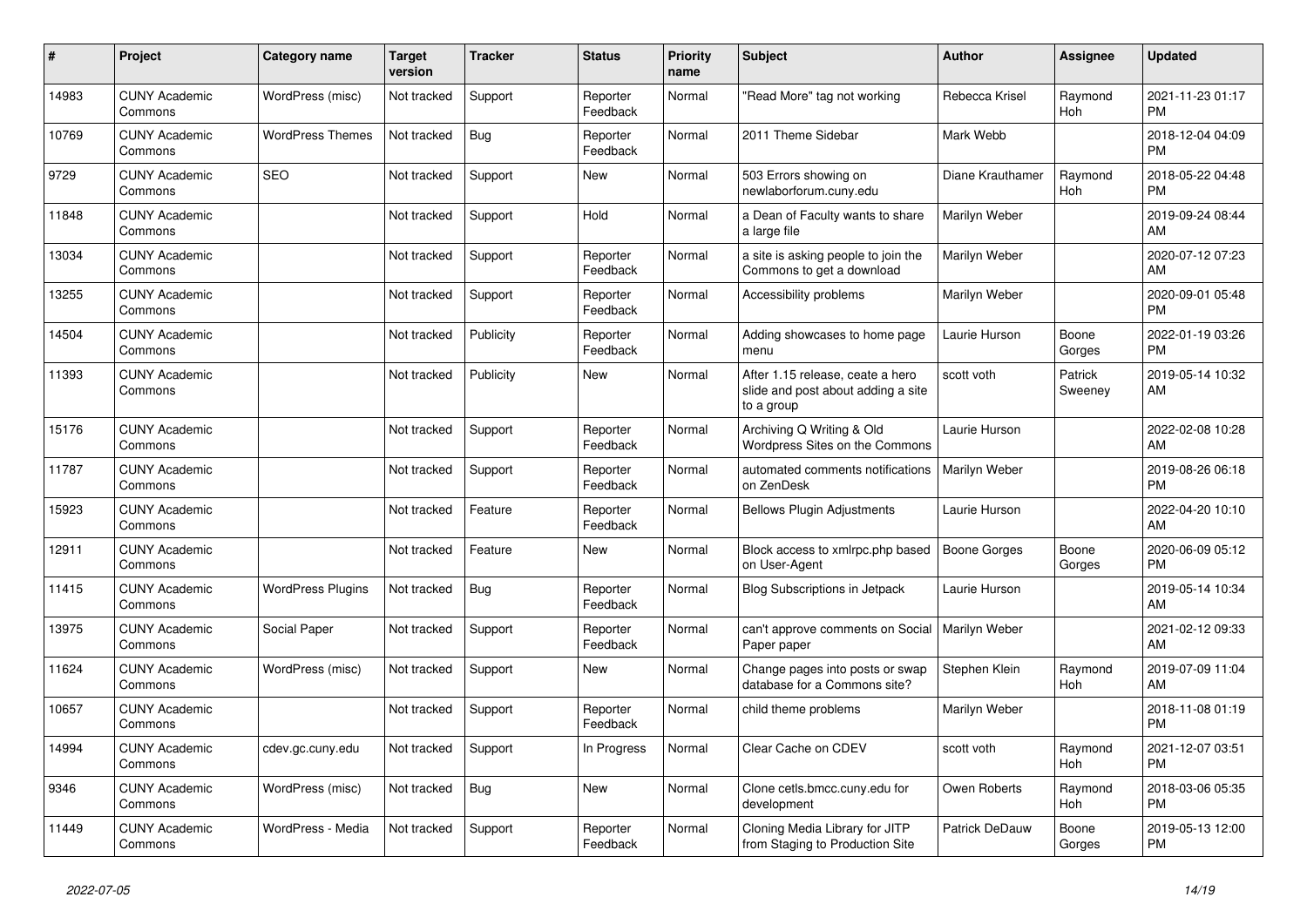| #     | Project                         | <b>Category name</b> | <b>Target</b><br>version | Tracker       | <b>Status</b>        | Priority<br>name | <b>Subject</b>                                                                            | <b>Author</b>    | Assignee         | <b>Updated</b>                |
|-------|---------------------------------|----------------------|--------------------------|---------------|----------------------|------------------|-------------------------------------------------------------------------------------------|------------------|------------------|-------------------------------|
| 10982 | <b>CUNY Academic</b><br>Commons | Domain Mapping       | Not tracked              | Support       | Reporter<br>Feedback | Normal           | <b>CNAME</b> question                                                                     | scott voth       |                  | 2019-01-22 04:29<br><b>PM</b> |
| 11519 | <b>CUNY Academic</b><br>Commons |                      | Not tracked              | Support       | Assigned             | Normal           | comment option not appearing                                                              | Marilyn Weber    |                  | 2019-09-24 10:28<br>AM        |
| 11149 | <b>CUNY Academic</b><br>Commons |                      | Not tracked              | Support       | Reporter<br>Feedback | Normal           | comments getting blocked                                                                  | Marilyn Weber    | Raymond<br>Hoh   | 2019-03-26 11:40<br>AM        |
| 14394 | <b>CUNY Academic</b><br>Commons |                      | Not tracked              | Feature       | New                  | Normal           | Commons News Site - redesign                                                              | scott voth       | scott voth       | 2021-09-14 10:46<br>AM        |
| 13949 | <b>CUNY Academic</b><br>Commons |                      | Not tracked              | Bug           | <b>New</b>           | Normal           | Continued debugging of runaway<br>MySQL connections                                       | <b>Matt Gold</b> | Boone<br>Gorges  | 2021-09-14 10:42<br>AM        |
| 8837  | <b>CUNY Academic</b><br>Commons |                      | Not tracked              | Feature       | Assigned             | Normal           | Create a form to request info from<br>people requesting premium<br>themes and plugins     | Matt Gold        | Marilyn<br>Weber | 2017-11-14 03:35<br><b>PM</b> |
| 9643  | <b>CUNY Academic</b><br>Commons | Publicity            | Not tracked              | Feature       | <b>New</b>           | Normal           | Create a page on the Commons<br>for logos etc.                                            | Stephen Real     | Stephen Real     | 2018-04-24 10:53<br>AM        |
| 3657  | <b>CUNY Academic</b><br>Commons | WordPress (misc)     | Not tracked              | Feature       | <b>New</b>           | Normal           | Create alert for GC email<br>addresses                                                    | Matt Gold        | Matt Gold        | 2016-04-14 11:29<br><b>PM</b> |
| 6115  | <b>CUNY Academic</b><br>Commons | Publicity            | Not tracked              | Feature       | Assigned             | Normal           | create digital signage for GC                                                             | <b>Matt Gold</b> | scott voth       | 2016-10-11 10:09<br><b>PM</b> |
| 636   | <b>CUNY Academic</b><br>Commons | WordPress (misc)     | Not tracked              | Support       | Assigned             | Normal           | Create Lynda.com-like Table of<br><b>Contents for Prospective Tutorial</b><br>Screencasts | Matt Gold        | scott voth       | 2016-02-23 03:12<br><b>PM</b> |
| 3615  | <b>CUNY Academic</b><br>Commons | Redmine              | Not tracked              | Feature       | <b>New</b>           | Low              | Create Redmine issues via email                                                           | Dominic Giglio   | Boone<br>Gorges  | 2017-11-16 11:36<br>AM        |
| 8666  | <b>CUNY Academic</b><br>Commons | Teaching             | Not tracked              | Documentation | Assigned             | Normal           | Create Teaching on the Commons<br>Resource Page                                           | Matt Gold        | Laurie Hurson    | 2019-09-23 03:16<br><b>PM</b> |
| 8440  | <b>CUNY Academic</b><br>Commons | Onboarding           | Not tracked              | Bug           | <b>New</b>           | Normal           | Create Test Email Accounts for<br><b>Onboarding Project</b>                               | Stephen Real     | Stephen Real     | 2017-08-01 09:49<br><b>PM</b> |
| 13328 | <b>CUNY Academic</b><br>Commons | Group Forums         | Not tracked              | Bug           | Reporter<br>Feedback | Normal           | cross-posting in two related<br>groups                                                    | Marilyn Weber    | Raymond<br>Hoh   | 2020-09-15 10:39<br><b>PM</b> |
| 6665  | <b>CUNY Academic</b><br>Commons |                      | Not tracked              | Publicity     | New                  | Normal           | Dead Link in 1.10 announcement<br>post                                                    | Paige Dupont     | Stephen Real     | 2016-12-01 03:11<br><b>PM</b> |
| 13430 | <b>CUNY Academic</b><br>Commons | Reply By Email       | Not tracked              | Bug           | <b>New</b>           | Normal           | Delay in RBE                                                                              | Luke Waltzer     | Raymond<br>Hoh   | 2020-10-13 11:16<br>AM        |
| 11509 | <b>CUNY Academic</b><br>Commons |                      | Not tracked              | Support       | Reporter<br>Feedback | Normal           | deleted Page causing a Menu<br>problem?                                                   | Marilyn Weber    |                  | 2019-06-04 09:54<br>AM        |
| 11386 | <b>CUNY Academic</b><br>Commons | WordPress - Media    | Not tracked              | Support       | Reporter<br>Feedback | Normal           | disappearing images                                                                       | scott voth       | Boone<br>Gorges  | 2019-05-14 10:32<br>AM        |
| 11493 | <b>CUNY Academic</b><br>Commons | Domain Mapping       | Not tracked              | Support       | Reporter<br>Feedback | Normal           | Domain Mapping Request - Talia<br>Schaffer                                                | scott voth       | Matt Gold        | 2019-08-06 08:39<br>AM        |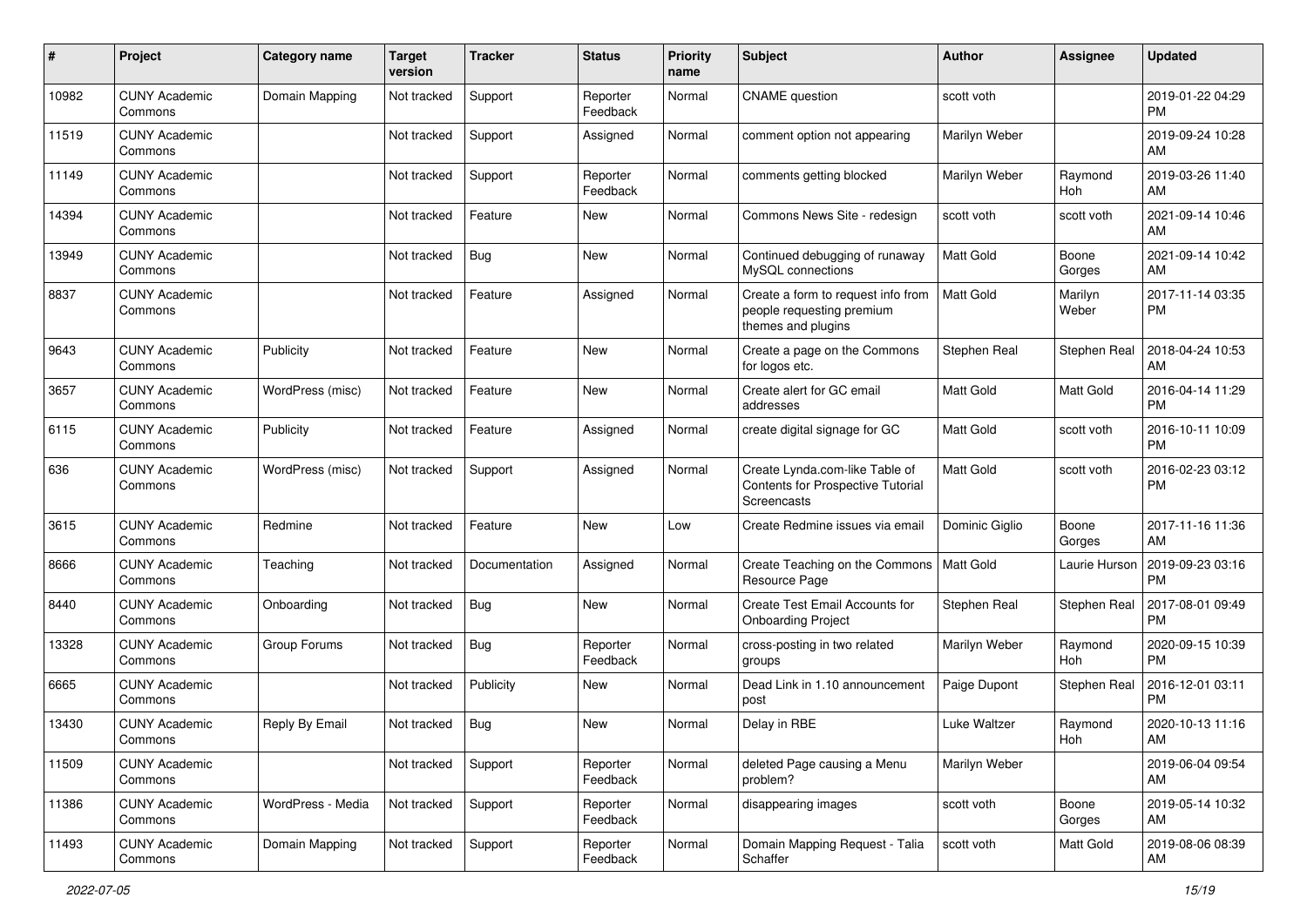| #     | Project                         | <b>Category name</b>     | <b>Target</b><br>version | <b>Tracker</b> | <b>Status</b>        | <b>Priority</b><br>name | <b>Subject</b>                                                                                                                               | Author                 | Assignee            | <b>Updated</b>                |
|-------|---------------------------------|--------------------------|--------------------------|----------------|----------------------|-------------------------|----------------------------------------------------------------------------------------------------------------------------------------------|------------------------|---------------------|-------------------------------|
| 7928  | <b>CUNY Academic</b><br>Commons | Group Forums             | Not tracked              | <b>Bug</b>     | <b>New</b>           | Normal                  | Duplicate Forum post                                                                                                                         | Luke Waltzer           | Raymond<br>Hoh      | 2017-04-11 09:27<br><b>PM</b> |
| 12198 | <b>CUNY Academic</b><br>Commons |                          | Not tracked              | <b>Bug</b>     | Reporter<br>Feedback | Normal                  | Duplicate listing in My Sites                                                                                                                | Tom Harbison           |                     | 2019-12-09 05:50<br><b>PM</b> |
| 9015  | <b>CUNY Academic</b><br>Commons | Groups (misc)            | Not tracked              | Outreach       | Assigned             | Normal                  | Email group admins the email<br>addresses of their groups                                                                                    | Matt Gold              | Matt Gold           | 2018-01-02 09:54<br>AM        |
| 12382 | <b>CUNY Academic</b><br>Commons | Membership               | Not tracked              | Support        | <b>New</b>           | Normal                  | Email request change                                                                                                                         | Marilyn Weber          | Marilyn<br>Weber    | 2020-02-06 12:56<br><b>PM</b> |
| 11120 | <b>CUNY Academic</b><br>Commons | <b>WordPress Plugins</b> | Not tracked              | Bug            | Reporter<br>Feedback | Normal                  | Events Manager Events Not<br>Showing Up                                                                                                      | Mark Webb              |                     | 2019-02-27 04:10<br><b>PM</b> |
| 14398 | <b>CUNY Academic</b><br>Commons |                          | Not tracked              | Support        | Reporter<br>Feedback | Normal                  | Events plug-in notification problem                                                                                                          | Marilyn Weber          |                     | 2021-05-11 11:21<br>AM        |
| 6298  | <b>CUNY Academic</b><br>Commons | User Experience          | Not tracked              | Design/UX      | Assigned             | Normal                  | Examine data from survey                                                                                                                     | <b>Matt Gold</b>       | Margaret<br>Galvan  | 2016-10-14 12:16<br><b>PM</b> |
| 4235  | <b>CUNY Academic</b><br>Commons |                          | Not tracked              | Design/UX      | Assigned             | Normal                  | Explore user experience around<br>comments on forum topics vs docs                                                                           | Matt Gold              | Samantha<br>Raddatz | 2015-07-21 10:23<br>AM        |
| 15210 | <b>CUNY Academic</b><br>Commons | Analytics                | Not tracked              | Design/UX      | New                  | Normal                  | Google Analytics improvements                                                                                                                | Colin McDonald         | Boone<br>Gorges     | 2022-05-24 10:47<br>AM        |
| 11879 | <b>CUNY Academic</b><br>Commons |                          | Not tracked              | <b>Bug</b>     | <b>New</b>           | Normal                  | Hypothesis comments appearing<br>on multiple, different pdfs across<br>blogs                                                                 | Laurie Hurson          | Laurie Hurson       | 2019-09-19 02:39<br><b>PM</b> |
| 11556 | <b>CUNY Academic</b><br>Commons | Courses                  | Not tracked              | <b>Bug</b>     | Reporter<br>Feedback | Normal                  | Instructor name given in course<br>listing                                                                                                   | Tom Harbison           |                     | 2019-06-25 04:12<br><b>PM</b> |
| 9908  | <b>CUNY Academic</b><br>Commons |                          | Not tracked              | Feature        | <b>New</b>           | Normal                  | Is it possible to send email<br>updates to users (or an email<br>address not on the list) for only a<br>single page AFTER being<br>prompted? | <b>Michael Shields</b> | scott voth          | 2018-06-11 01:34<br><b>PM</b> |
| 3565  | <b>CUNY Academic</b><br>Commons | My Commons               | Not tracked              | Documentation  | <b>New</b>           | Normal                  | Load Newest inconsistencies                                                                                                                  | Chris Stein            | scott voth          | 2015-11-09 01:16<br><b>PM</b> |
| 5679  | <b>CUNY Academic</b><br>Commons | Analytics                | Not tracked              | Feature        | New                  | Normal                  | Logged In Users for GA                                                                                                                       | Valerie Townsend       | Valerie<br>Townsend | 2016-06-11 09:49<br>AM        |
| 6995  | <b>CUNY Academic</b><br>Commons | Home Page                | Not tracked              | <b>Bug</b>     | Assigned             | Normal                  | member filter on homepage not<br>working                                                                                                     | <b>Matt Gold</b>       | Raymond<br>Hoh      | 2016-12-11 09:46<br><b>PM</b> |
| 10794 | <b>CUNY Academic</b><br>Commons | Performance              | Not tracked              | Bug            | New                  | Normal                  | Memcached connection<br>occasionally breaks                                                                                                  | <b>Boone Gorges</b>    | Boone<br>Gorges     | 2018-12-06 03:30<br><b>PM</b> |
| 10839 | <b>CUNY Academic</b><br>Commons | About page               | Not tracked              | Support        | New                  | Normal                  | <b>Mission Statement Needs</b><br>Revision                                                                                                   | scott voth             | Matt Gold           | 2018-12-26 10:58<br>AM        |
| 11883 | <b>CUNY Academic</b><br>Commons | Help/Codex               | Not tracked              | Support        | New                  | Normal                  | Need Embedding Help Page<br>Update (Tableau)                                                                                                 | Anthony Wheeler        | scott voth          | 2019-09-24 08:49<br>AM        |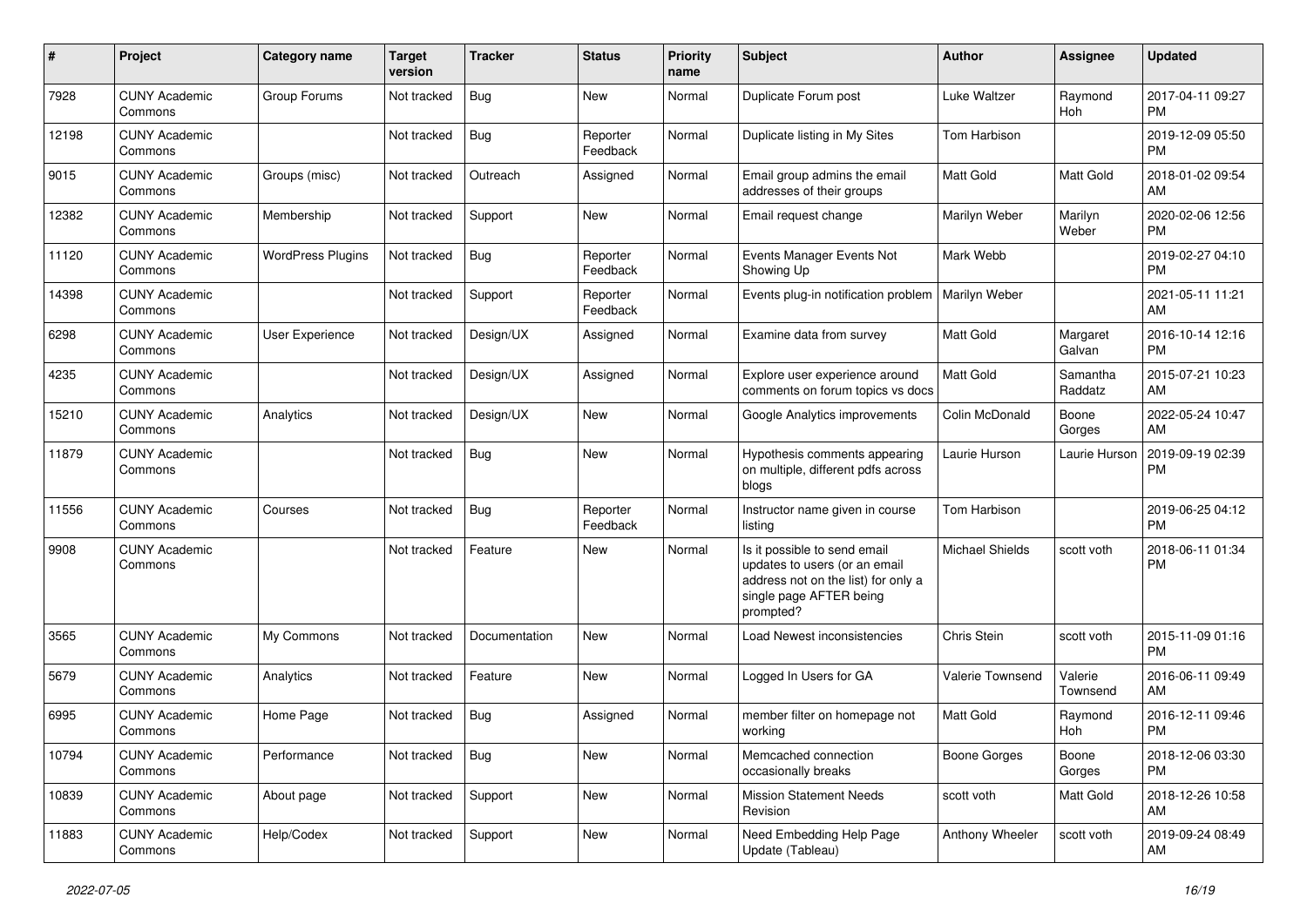| #     | Project                         | Category name    | <b>Target</b><br>version | <b>Tracker</b> | <b>Status</b>        | Priority<br>name | <b>Subject</b>                                                      | <b>Author</b>        | <b>Assignee</b>     | <b>Updated</b>                |
|-------|---------------------------------|------------------|--------------------------|----------------|----------------------|------------------|---------------------------------------------------------------------|----------------------|---------------------|-------------------------------|
| 4972  | <b>CUNY Academic</b><br>Commons | Analytics        | Not tracked              | Bug            | <b>New</b>           | Normal           | <b>Newsletter Analytics</b>                                         | Stephen Real         | Matt Gold           | 2015-12-09 12:54<br><b>PM</b> |
| 10678 | <b>CUNY Academic</b><br>Commons |                  | Not tracked              | Bug            | Reporter<br>Feedback | High             | Newsletter Plugin Not Sending<br><b>Out Newsletters</b>             | Mark Webb            | Boone<br>Gorges     | 2019-09-16 09:38<br><b>PM</b> |
| 10262 | <b>CUNY Academic</b><br>Commons |                  | Not tracked              | <b>Bug</b>     | Reporter<br>Feedback | Normal           | Newsletter Plugin: Broken Image<br>at Bottom of All Newsletters     | Mark Webb            | Raymond<br>Hoh      | 2018-08-30 05:17<br><b>PM</b> |
| 12436 | <b>CUNY Academic</b><br>Commons |                  | Not tracked              | <b>Bug</b>     | Assigned             | Normal           | Nightly system downtime                                             | Boone Gorges         |                     | 2020-08-01 09:30<br>AM        |
| 12004 | <b>CUNY Academic</b><br>Commons |                  | Not tracked              | Support        | Reporter<br>Feedback | Normal           | Notifications for spam blog<br>comments                             | Gina Cherry          | Raymond<br>Hoh      | 2019-11-01 12:05<br><b>PM</b> |
| 5317  | <b>CUNY Academic</b><br>Commons | Group Blogs      | Not tracked              | Bug            | Reporter<br>Feedback | Normal           | Notifications of New Post Didn't<br>Come                            | Luke Waltzer         | Samantha<br>Raddatz | 2016-03-21 10:41<br><b>PM</b> |
| 14475 | <b>CUNY Academic</b><br>Commons |                  | Not tracked              | Publicity      | <b>New</b>           | Normal           | <b>OER Showcase Page</b>                                            | Laurie Hurson        | Laurie Hurson       | 2021-09-14 10:46<br>AM        |
| 8976  | <b>CUNY Academic</b><br>Commons | Reply By Email   | Not tracked              | Feature        | Assigned             | Normal           | Package RBE new topics posting?   Matt Gold                         |                      | Raymond<br>Hoh      | 2017-12-04 02:34<br><b>PM</b> |
| 14074 | <b>CUNY Academic</b><br>Commons | WordPress (misc) | Not tracked              | Support        | Reporter<br>Feedback | Normal           | page password protection problem   Marilyn Weber                    |                      |                     | 2021-03-02 11:03<br>AM        |
| 8607  | <b>CUNY Academic</b><br>Commons |                  | Not tracked              | Support        | <b>New</b>           | Normal           | Paypal?                                                             | Marilyn Weber        | Matt Gold           | 2018-05-15 01:37<br><b>PM</b> |
| 2612  | <b>CUNY Academic</b><br>Commons |                  | Not tracked              | Publicity      | Assigned             | Normal           | Pinterest site for the Commons                                      | local admin          | Sarah<br>Morgano    | 2016-03-04 11:19<br>AM        |
| 14629 | <b>CUNY Academic</b><br>Commons |                  | Not tracked              | Bug            | Reporter<br>Feedback | Normal           | Possible Post Order Bug?                                            | <b>Syelle Graves</b> |                     | 2021-09-14 10:47<br>AM        |
| 3524  | <b>CUNY Academic</b><br>Commons | Documentation    | Not tracked              | Documentation  | Assigned             | Normal           | Post describing all you can do<br>when starting up a new blog/group | <b>Matt Gold</b>     | scott voth          | 2014-10-04 12:56<br><b>PM</b> |
| 11771 | <b>CUNY Academic</b><br>Commons |                  | Not tracked              | Support        | Reporter<br>Feedback | Normal           | post displays in sections                                           | Marilyn Weber        |                     | 2019-08-20 10:34<br>AM        |
| 13912 | <b>CUNY Academic</b><br>Commons |                  | Not tracked              | Feature        | Hold                 | Low              | posting "missed schedule"                                           | Marilyn Weber        |                     | 2021-02-23 10:46<br>AM        |
| 4986  | <b>CUNY Academic</b><br>Commons | ZenDesk          | Not tracked              | Support        | Assigned             | Normal           | Prepare documentation for<br>Zendesk re web widget                  | <b>Matt Gold</b>     | Samantha<br>Raddatz | 2016-02-25 03:09<br><b>PM</b> |
| 14900 | <b>CUNY Academic</b><br>Commons |                  | Not tracked              | Support        | Reporter<br>Feedback | Normal           | previous theme?                                                     | Marilyn Weber        |                     | 2021-10-25 10:31<br>AM        |
| 13286 | <b>CUNY Academic</b><br>Commons |                  | Not tracked              | Support        | <b>New</b>           | Normal           | problem connecting with<br>WordPress app                            | Marilyn Weber        | Raymond<br>Hoh      | 2020-09-08 11:16<br>AM        |
| 9060  | <b>CUNY Academic</b><br>Commons | Commons In A Box | Not tracked              | <b>Bug</b>     | Hold                 | Normal           | Problems with CBox image library<br>/ upload                        | Lisa Rhody           | Raymond<br>Hoh      | 2018-01-10 03:26<br><b>PM</b> |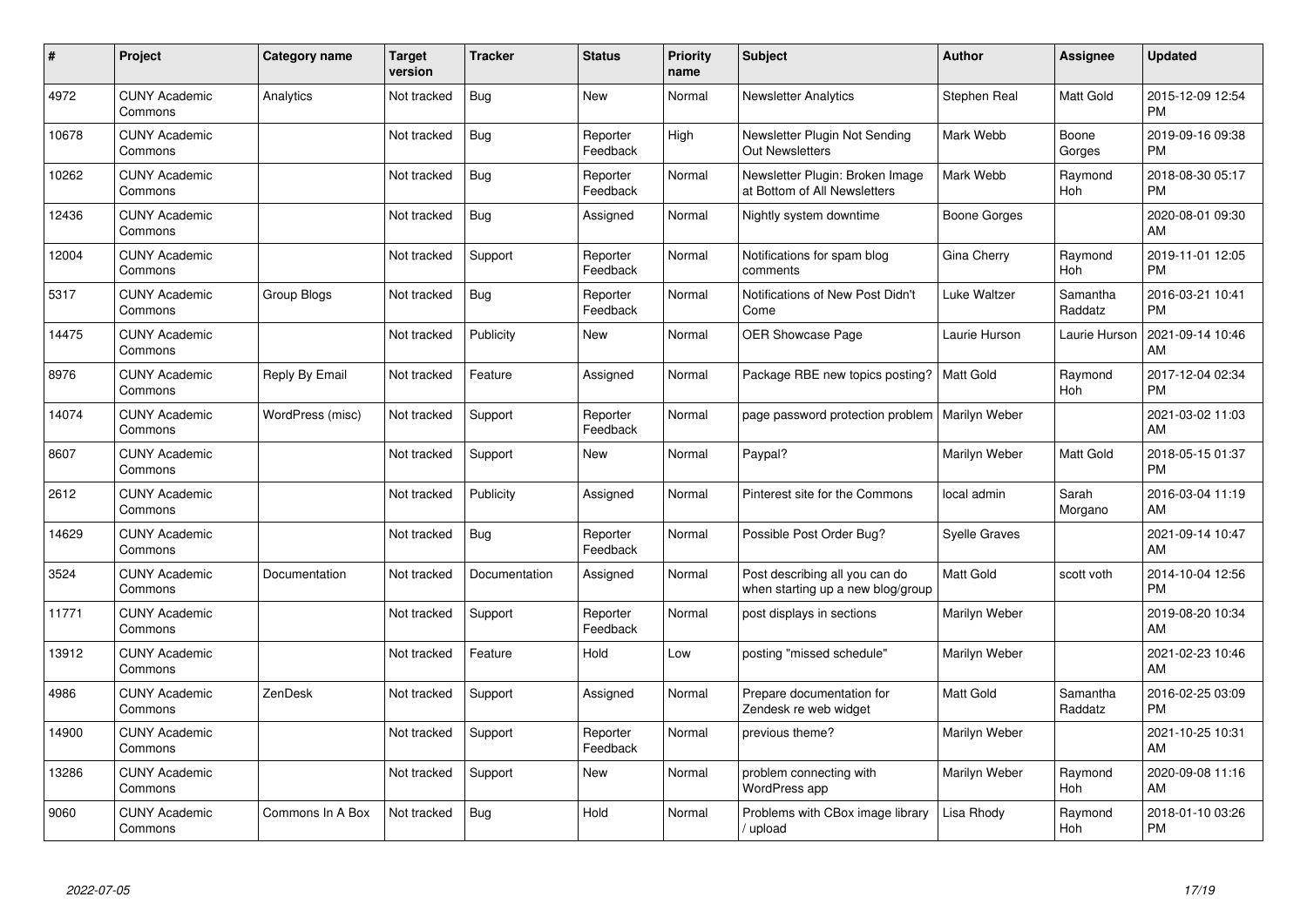| #     | Project                         | <b>Category name</b>           | <b>Target</b><br>version | <b>Tracker</b> | <b>Status</b>        | Priority<br>name | <b>Subject</b>                                                                                | Author                  | <b>Assignee</b>      | <b>Updated</b>                |
|-------|---------------------------------|--------------------------------|--------------------------|----------------|----------------------|------------------|-----------------------------------------------------------------------------------------------|-------------------------|----------------------|-------------------------------|
| 14842 | <b>CUNY Academic</b><br>Commons |                                | Not tracked              | Support        | Reporter<br>Feedback | Normal           | Question about widgets and block<br>editor                                                    | Gina Cherry             |                      | 2021-10-06 03:01<br><b>PM</b> |
| 8991  | <b>CUNY Academic</b><br>Commons | Reply By Email                 | Not tracked              | Bug            | Hold                 | Normal           | RBE duplicate email message<br>issue                                                          | <b>Matt Gold</b>        | Raymond<br>Hoh       | 2018-02-18 08:53<br><b>PM</b> |
| 3369  | <b>CUNY Academic</b><br>Commons | Reply By Email                 | Not tracked              | Outreach       | Hold                 | Normal           | Release reply by email to WP<br>plugin directory                                              | Matt Gold               | Raymond<br>Hoh       | 2016-03-01 12:46<br><b>PM</b> |
| 8902  | <b>CUNY Academic</b><br>Commons | Design                         | Not tracked              | Feature        | Assigned             | Normal           | Report back on research on<br><b>BuddyPress themes</b>                                        | <b>Matt Gold</b>        | <b>Michael Smith</b> | 2017-11-10 12:31<br><b>PM</b> |
| 9979  | <b>CUNY Academic</b><br>Commons | <b>Email Notifications</b>     | Not tracked              | Bug            | Reporter<br>Feedback | Normal           | Reports of slow email activation<br>emails                                                    | <b>Matt Gold</b>        | Boone<br>Gorges      | 2018-08-29 09:40<br><b>PM</b> |
| 9420  | <b>CUNY Academic</b><br>Commons | cuny.is                        | Not tracked              | Feature        | New                  | Normal           | Request for http://cuny.is/streams                                                            | Raffi<br>Khatchadourian | Marilyn<br>Weber     | 2018-04-02 10:08<br>AM        |
| 4070  | <b>CUNY Academic</b><br>Commons | Analytics                      | Not tracked              | Support        | Assigned             | Normal           | Request for JITP site analytics                                                               | Matt Gold               | Seth Persons         | 2016-02-23 03:09<br><b>PM</b> |
| 12247 | <b>CUNY Academic</b><br>Commons | Publicity                      | Not tracked              | Support        | <b>New</b>           | Normal           | <b>Screenshot of First Commons</b><br>Homepage                                                | scott voth              | scott voth           | 2020-01-14 12:08<br><b>PM</b> |
| 3230  | <b>CUNY Academic</b><br>Commons | Internal Tools and<br>Workflow | Not tracked              | Feature        | Assigned             | High             | Scripts for quicker<br>provisioning/updating of<br>development environments                   | <b>Boone Gorges</b>     | Boone<br>Gorges      | 2016-01-26 04:54<br><b>PM</b> |
| 11077 | <b>CUNY Academic</b><br>Commons | Events                         | Not tracked              | Feature        | Reporter<br>Feedback | Normal           | Show event category description<br>in event list view                                         | Raffi<br>Khatchadourian |                      | 2019-02-12 10:38<br><b>PM</b> |
| 12484 | <b>CUNY Academic</b><br>Commons |                                | Not tracked              | Support        | Reporter<br>Feedback | Normal           | Sign up Code for COIL Course<br>starting in March                                             | Laurie Hurson           | Matt Gold            | 2020-03-02 02:26<br><b>PM</b> |
| 12328 | <b>CUNY Academic</b><br>Commons |                                | Not tracked              | Support        | New                  | Normal           | Sign up Code for Non-CUNY<br>Faculty                                                          | Laurie Hurson           |                      | 2020-01-28 10:25<br>AM        |
| 12438 | <b>CUNY Academic</b><br>Commons | Courses                        | Not tracked              | <b>Bug</b>     | <b>New</b>           | Normal           | Site appearing twice                                                                          | Laurie Hurson           | Boone<br>Gorges      | 2020-02-18 01:34<br><b>PM</b> |
| 12360 | <b>CUNY Academic</b><br>Commons | <b>WordPress Themes</b>        | Not tracked              | Bug            | Reporter<br>Feedback | Normal           | site just says "DANTE We are<br>currently in maintenance mode,<br>please check back shortly." | Marilyn Weber           |                      | 2020-02-04 12:13<br><b>PM</b> |
| 15816 | <b>CUNY Academic</b><br>Commons |                                | Not tracked              | Support        | New                  | Normal           | slow loading at SPS                                                                           | Marilyn Weber           |                      | 2022-04-05 01:26<br><b>PM</b> |
| 15242 | <b>CUNY Academic</b><br>Commons | Performance                    | Not tracked              | Bug            | Reporter<br>Feedback | Normal           | Slugist site                                                                                  | Raffi<br>Khatchadourian | Boone<br>Gorges      | 2022-02-07 11:14<br>AM        |
| 2175  | <b>CUNY Academic</b><br>Commons | WordPress (misc)               | Not tracked              | Support        | Assigned             | Normal           | Subscibe 2 vs. Jetpack<br>subscription options                                                | local admin             | Matt Gold            | 2016-01-26 04:58<br><b>PM</b> |
| 5298  | <b>CUNY Academic</b><br>Commons |                                | Not tracked              | Publicity      | New                  | Normal           | Survey Pop-Up Text                                                                            | Samantha Raddatz        | Samantha<br>Raddatz  | 2016-03-22 12:27<br><b>PM</b> |
| 9515  | <b>CUNY Academic</b><br>Commons | <b>WordPress Plugins</b>       | Not tracked              | Bug            | Reporter<br>Feedback | Normal           | Text to Speech plugin - "More<br>Slowly" checkbox not working                                 | scott voth              | Boone<br>Gorges      | 2018-06-13 02:26<br><b>PM</b> |